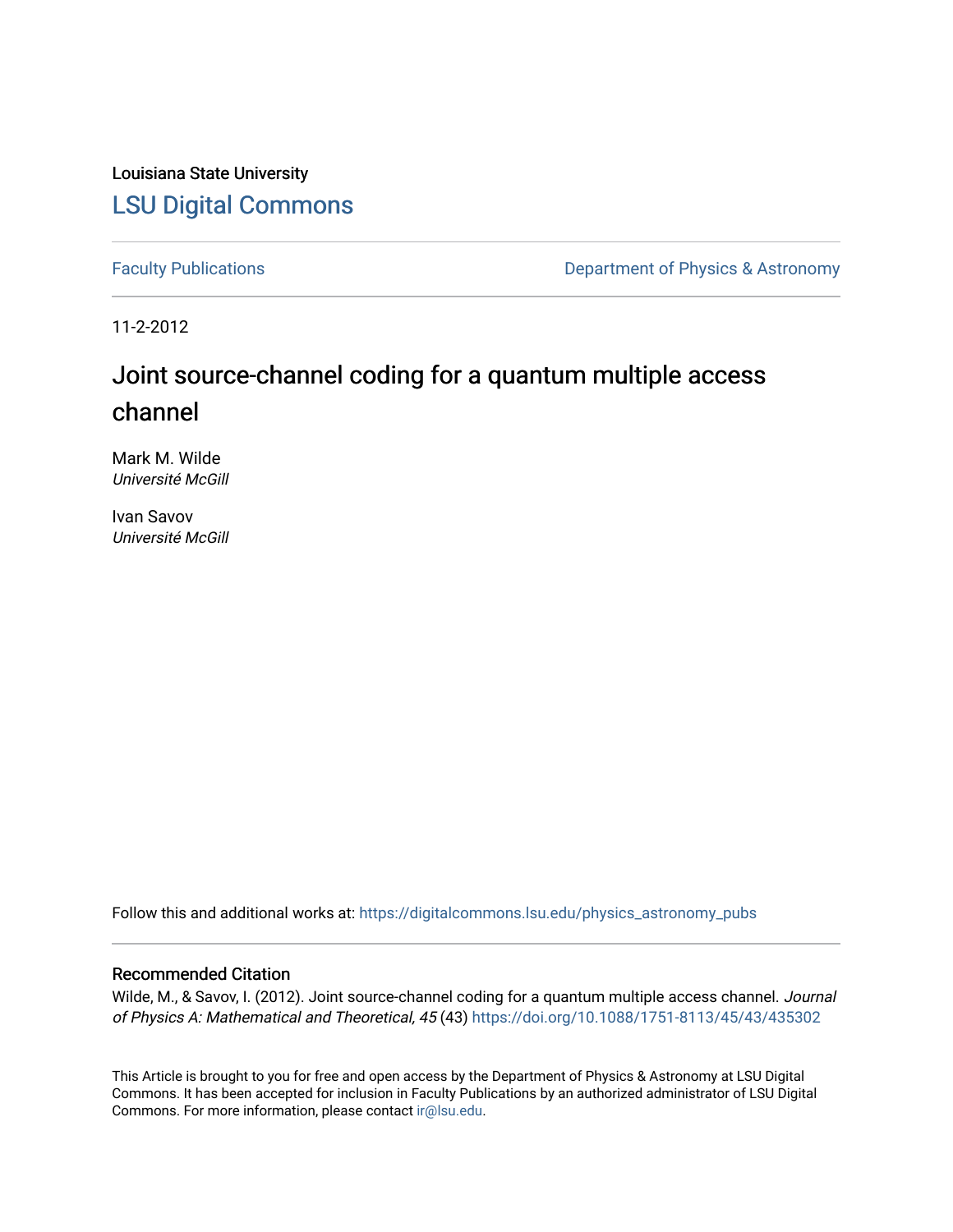### Joint source-channel coding for a quantum multiple access channel

Mark M. Wilde and Ivan Savov

School of Computer Science, McGill University, Montreal, Quebec H3A 2A7

October 29, 2018

#### Abstract

Suppose that two senders each obtain one share of the output of a classical, bivariate, correlated information source. They would like to transmit the correlated source to a receiver using a quantum multiple access channel. In prior work, Cover, El Gamal, and Salehi provided a combined sourcechannel coding strategy for a classical multiple access channel which outperforms the simpler "separation" strategy where separate codebooks are used for the source coding and the channel coding tasks. In the present paper, we prove that a coding strategy similar to the Cover-El Gamal-Salehi strategy and a corresponding quantum simultaneous decoder allow for the reliable transmission of a source over a quantum multiple access channel, as long as a set of information inequalities involving the Holevo quantity hold.

Suppose that a correlated information source, embodied in many realizations of two random variables U and V distributed independently and identically as  $p(u, v)$ , is in the possession of two spatially separated senders, such that one sender has  $U$  and the other  $V$ . Suppose further that a multiple access channel, modeled as a conditional probability distribution  $p(y|x_1, x_2)$ , connects these two senders to a single receiver. When is it possible for the senders to transmit the output of the correlated source reliably over the multiple access channel? A *separation* strategy would have the senders first use a Slepian-Wolf compression code [\[25\]](#page-20-0) to compress the source, followed by encoding the compressed bits using a multiple access channel code [\[13,](#page-19-0) [1\]](#page-19-1). The receiver would first decode the multiple access channel code and then decode the Slepian-Wolf compression code in order to recover the output of the information source. This strategy will work provided that the following information inequalities hold:

> $H(U|V) \leq I(X_1; Y|X_2),$  $H(V|U) \leq I(X_2;Y|X_1),$  $H (UV) \le I (X_1 X_2; Y),$

where the information quantities are with respect to a distribution of the form  $p(u, v) p(x_1) p(x_2) p(y|x_1, x_2)$ . The codewords for the multiple access channel code in this scheme are generated independently according to the product distribution  $p(x_1)p(x_2)$ .

Cover, El Gamal, and Salehi (CES) demonstrated the failure of a separation strategy in the above scenario [\[3\]](#page-19-2), in spite of a separation strategy being optimal for the case of a single sender and single receiver [\[24\]](#page-20-1). They found a simple example of a source with  $p(0,0) = p(0,1) = p(1,1) = 1/3$  and  $p(1,0) = 0$  and a channel  $Y = X_1 + X_2$  such that the above information inequalities do not hold  $(H(UV) = \log_2 3 = 1.58$ while  $\max_{p(x_1)p(x_2)} I(X_1X_2;Y) = 1.5$ , whereas the simple "joint" strategy of sending the source directly over the channel succeeds perfectly (set  $X_1 = U$  and  $X_2 = V$  so that the receiver can determine U and  $V$  from  $Y$ ). More generally, the main result of their paper is a joint source-channel coding strategy to allow for the senders to transmit a source reliably over the channel, provided that the following information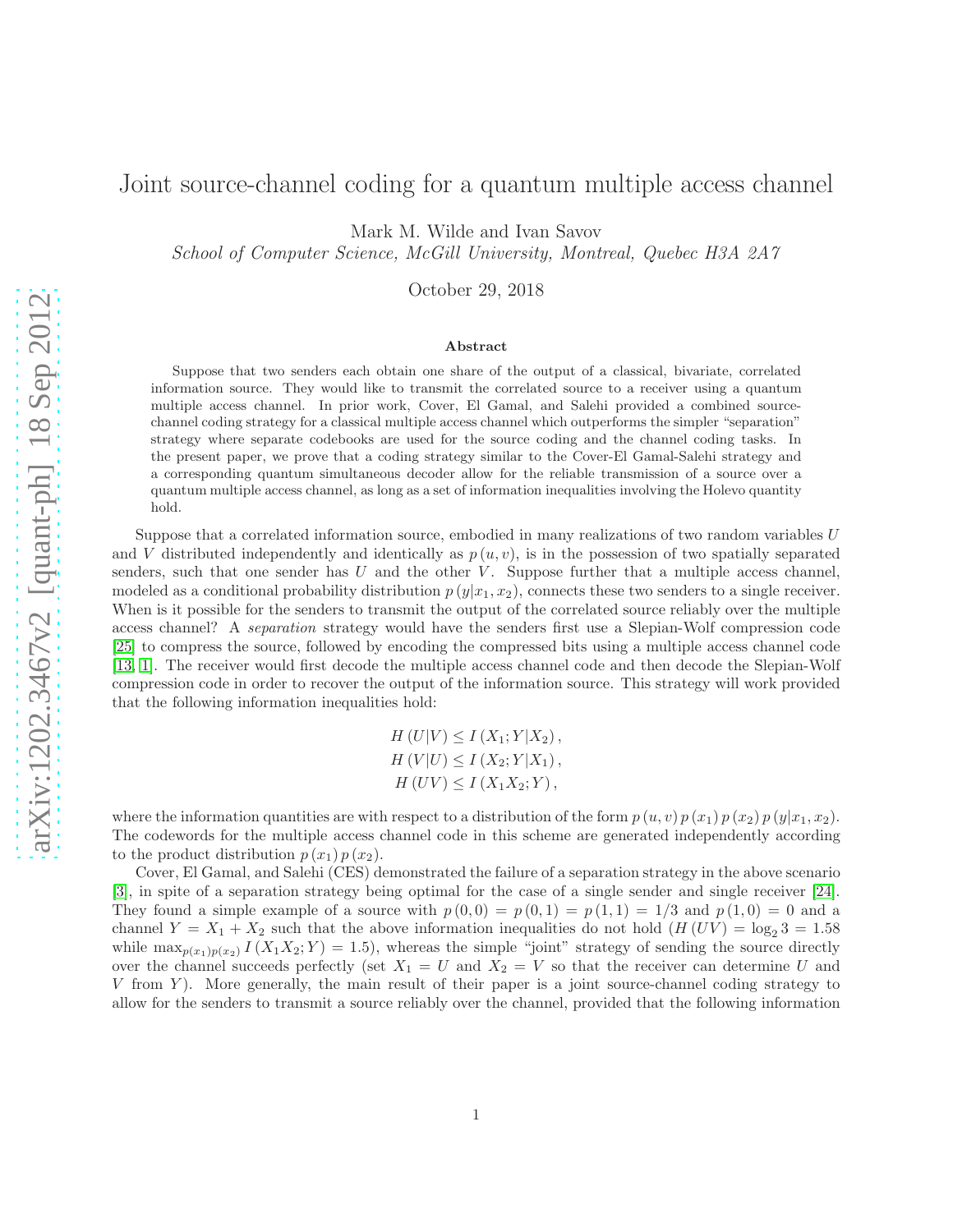inequalities hold:

$$
H(U|V) \le I(X_1; Y|X_2VS),
$$
  
\n
$$
H(V|U) \le I(X_2; Y|X_1US),
$$
  
\n
$$
H(UV|W) \le I(X_1X_2; Y|WS),
$$
  
\n
$$
H(UV) \le I(X_1X_2; Y),
$$

where the variable W is defined to be the "common part" of U and V (to be defined later), and the information quantities are with respect to a distribution  $p(u, v) p(s) p(x_1|u, s) p(x_2|v, s) p(y|x_1, x_2)$ . The advantage of the combined source-channel coding strategy is that the codebooks for the multiple access channel are now allowed to be correlated, because they are generated conditionally from the correlated source  $p(u, v)$ .

We can also study the combined source-channel coding problem in the context of quantum information theory. Quantum channels are models of communication which aim to fully represent the quantum degrees of freedom associated with a given communication medium [\[11,](#page-19-3) [22\]](#page-20-2). Understanding quantum degrees of freedom is of practical importance in the context of optical communications (for the case of bosonic channels). For example, it is well known that a quantum strategy at the receiver's end of an optical channel can outperform a classical strategy such as homodyne, heterodyne, or direct detection [\[7,](#page-19-4) [8,](#page-19-5) [27,](#page-20-3) [9\]](#page-19-6). These latter results suggest that we should consider the extension of the classical information theoretic results to the quantum domain in order to study the source-channel problem.

The CES example above demonstrates that a separation strategy is not optimal in general for the case of a quantum multiple access channel [\[29\]](#page-20-4), in contrast to a separation strategy being optimal for the singlesender single-receiver quantum channel [\[4\]](#page-19-7). (This result follows simply because every classical channel is a special type of quantum channel.) For these reasons, we feel that it is important to extend the CES theorem to the domain of quantum information theory.

The main accomplishment of the present paper is a generalization of the CES theorem to the case of quantum multiple access channels with classical inputs  $x_1$  and  $x_2$  and quantum outputs  $\rho_{x_1,x_2}$ . Our main result is the following theorem:

<span id="page-2-0"></span>**Theorem 1** *A source*  $(U^n, V^n) \sim \prod_{i=1}^n$  $\prod_{i=1} p(u_i, v_i)$  *can be sent with arbitrarily small probability of error over a cq*  $multiple access channel \left( X_1 \times X_2, \rho_{x_1,x_2}, \mathcal{H}^B \right)$ , with allowed codes  $\{x_1^n(u^n), x_2^n(v^n)\}$  *if there exist probability mass functions*  $p(s)$ *,*  $p(x_1|u, s)$ *,*  $p(x_2|v, s)$ *, such that the following information inequalities hold* 

$$
H(U|V) \le I(X_1; B|X_2VS),
$$
  
\n
$$
H(V|U) \le I(X_2; B|X_1US),
$$
  
\n
$$
H(UV|W) \le I(X_1X_2; B|WS),
$$
  
\n
$$
H(UV) \le I(X_1X_2; B).
$$

*The above information quantities are calculated with respect to the following classical-quantum state:*

<span id="page-2-1"></span>
$$
\sum_{u,v,w,s,x_1,x_2} p(u,v,w) p(s) p(x_1|u,s) p(x_2|v,s) |u,v,w,s,x_1,x_2\rangle \langle u,v,w,s,x_1,x_2|^{UVWSX_1X_2} \otimes \rho_{x_1,x_2}^B.
$$
 (1)

*The distribution* p (u, v, w) *is defined as*

$$
p(u, v, w) = p(u, v) \, \delta_{f(u), w} \delta_{g(v), w},
$$

so that the random variable  $W = f(U) = g(V)$  represents the common part of  $(U, V)$ . The auxiliary *random variable* S also has the cardinality bound  $|S| \le \min\{|X| \cdot |\mathcal{Y}|, \dim(\mathcal{H}_B)^2\}$  by using the same method *in Appendix A of Ref. [\[32\]](#page-21-0).*

Our proof of the above theorem is significantly different from the way that CES proved the classical version in Ref. [\[3\]](#page-19-2) (and even different from the later simplification in Ref. [\[2\]](#page-19-8)). First, we require the use of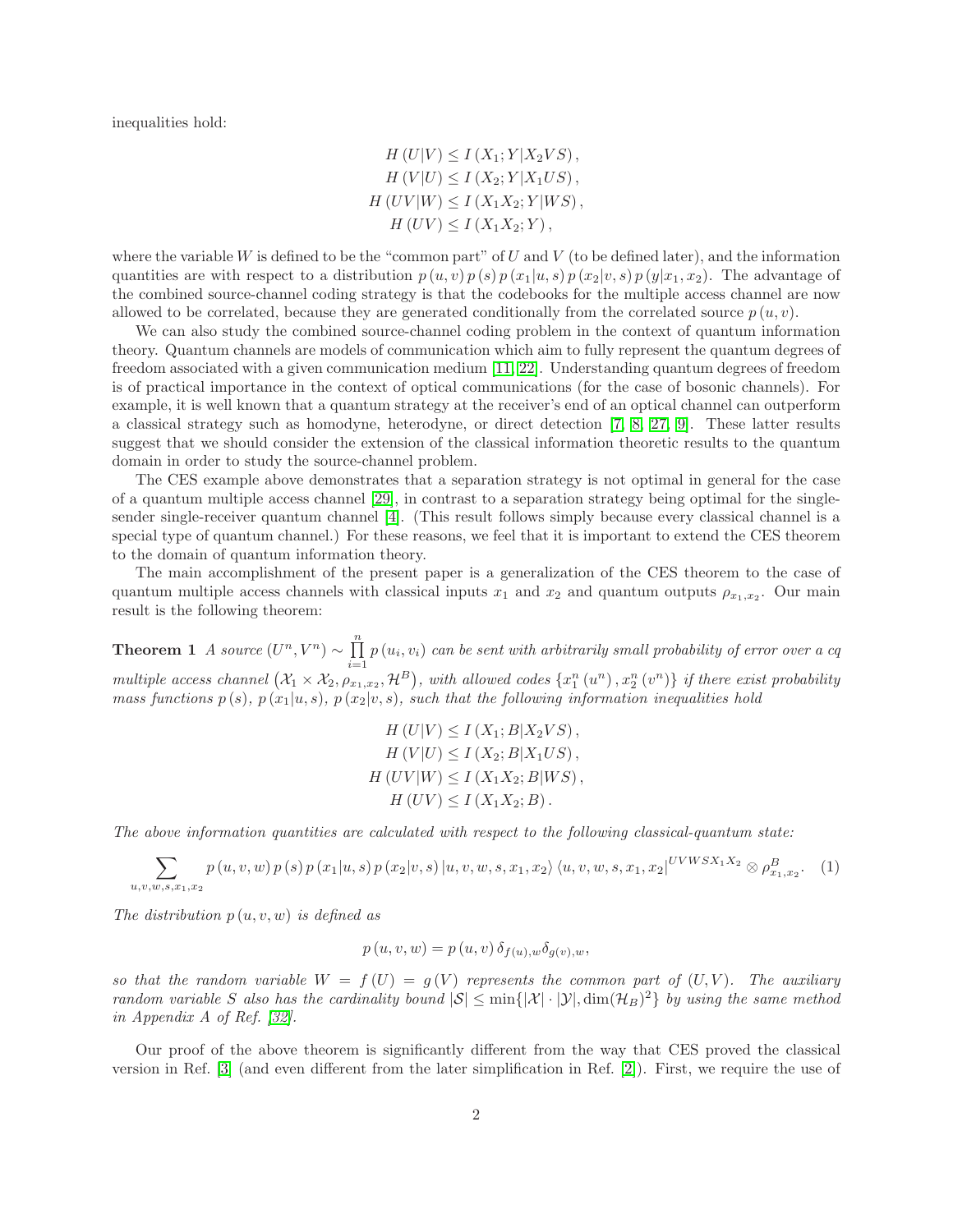quantum typical projectors [\[11,](#page-19-3) [22,](#page-20-2) [26\]](#page-20-5) (reviewed in an appendix), and furthermore, we exploit and extend several recent advances made in the context of the quantum interference channel [\[23,](#page-20-6) [6\]](#page-19-9) (later applied in other contexts such as the quantum broadcast channel [\[20\]](#page-20-7), the quantum relay channel [\[21\]](#page-20-8), and an entanglementassisted quantum multiple access channel [\[30\]](#page-20-9)). Even if one were to consider the case of our approach applied to a classical channel, our approach is different from that in Refs. [\[3,](#page-19-2) [2\]](#page-19-8) (consider how our decomposition of the "error events" in [\(9\)](#page-9-0) differs from the error event decomposition in Ref. [\[3\]](#page-19-2)).

A quantum successive decoding strategy [\[29,](#page-20-4) [6\]](#page-19-9) cannot achieve the region given in Theorem [1,](#page-2-0) demonstrating a clear advantage of the quantum simultaneous decoding technique [\[23,](#page-20-6) [6\]](#page-19-9) in the setting of the quantum multiple access channel. We expect these simultaneous decoding techniques to extend to many other scenarios in network quantum information theory (indeed consider those already developed in Refs. [\[20,](#page-20-7) [21,](#page-20-8) [30\]](#page-20-9)), in spite of the current limitation of the approach to decoding the transmissions of at most two senders.

In the next section, we describe the setting of the problem and define the information processing task that we are considering. Section [2](#page-4-0) provides a detailed proof of Theorem [1,](#page-2-0) and we conclude with some final remarks and suggestions for open problems in Section [3.](#page-15-0)

#### 1 Information Processing Task

Suppose that two IID information sources  $U_1, U_2, \ldots, U_n$  and  $V_1, V_2, \ldots, V_n$  with distribution

$$
p(u^n, v^n) \equiv \prod_{i=1}^n p(u_i, v_i)
$$

are available to two senders, respectively.

Suppose that it is possible to arrange the matrix for the joint distribution  $p(u, v)$  into the following block-diagonal form

$$
\bigoplus_{w=1}^k \begin{bmatrix} p\left(u_1^{(w)}, v_1^{(w)}\right) & \cdots & p\left(u_1^{(w)}, v_{m_w}^{(i)}\right) \\ \vdots & \ddots & \vdots \\ p\left(u_{l_w}^{(w)}, v_1^{(w)}\right) & \cdots & p\left(u_{l_w}^{(w)}, v_{m_w}^{(w)}\right) \end{bmatrix},
$$

for some  $w \in \{1, \ldots, k\}$  and integers  $l_w$  and  $m_w$ . Then the common part [\[3,](#page-19-2) [5\]](#page-19-10) of U and V is the random variable W that is equal to w if  $(u, v)$  is in block  $w \in \{1, \ldots, k\}$ . Observe that it is possible to determine the common part from either U or V alone, simply by determining the block to which a realization  $u$  or  $v$ belongs. We can define this common part by finding the maximum integer  $k$  such that there exist functions  $f$  and  $g$ 

$$
f: U \to \{1, \ldots, k\},
$$
  

$$
g: V \to \{1, \ldots, k\},
$$

with  $Pr\{f(U) = w\} > 0$ ,  $Pr\{g(V) = w\} > 0$ , for  $w \in \{1, ..., k\}$  with  $Pr\{f(U) = g(V)\} = 1$ . We define  $W = f(U) = g(V)$ . One can then write the distribution of U, V, and W as

$$
p(u, v, w) = p(u, v) \, \delta_{f(u), w} \delta_{g(v), w}.
$$

A combined code for the source and the quantum multiple access channel consists of two encoding functions:

$$
x_1^n: \mathcal{U}^n \to \mathcal{X}_1^n,
$$
  

$$
x_2^n: \mathcal{V}^n \to \mathcal{X}_2^n,
$$

that assign codewords suitable for input to the quantum multiple access channel for each of the possible outputs of the source. Upon input of these codewords  $x_1^n(u^n)$  and  $x_2^n(v^n)$  to the quantum multiple access channel, the quantum output for the receiver is

$$
\rho_{x_1^n(u^n),x_2^n(v^n)} = \rho_{x_{11}(u^n),x_{21}(v^n)} \otimes \cdots \otimes \rho_{x_{1n}(u^n),x_{2n}(v^n)}.
$$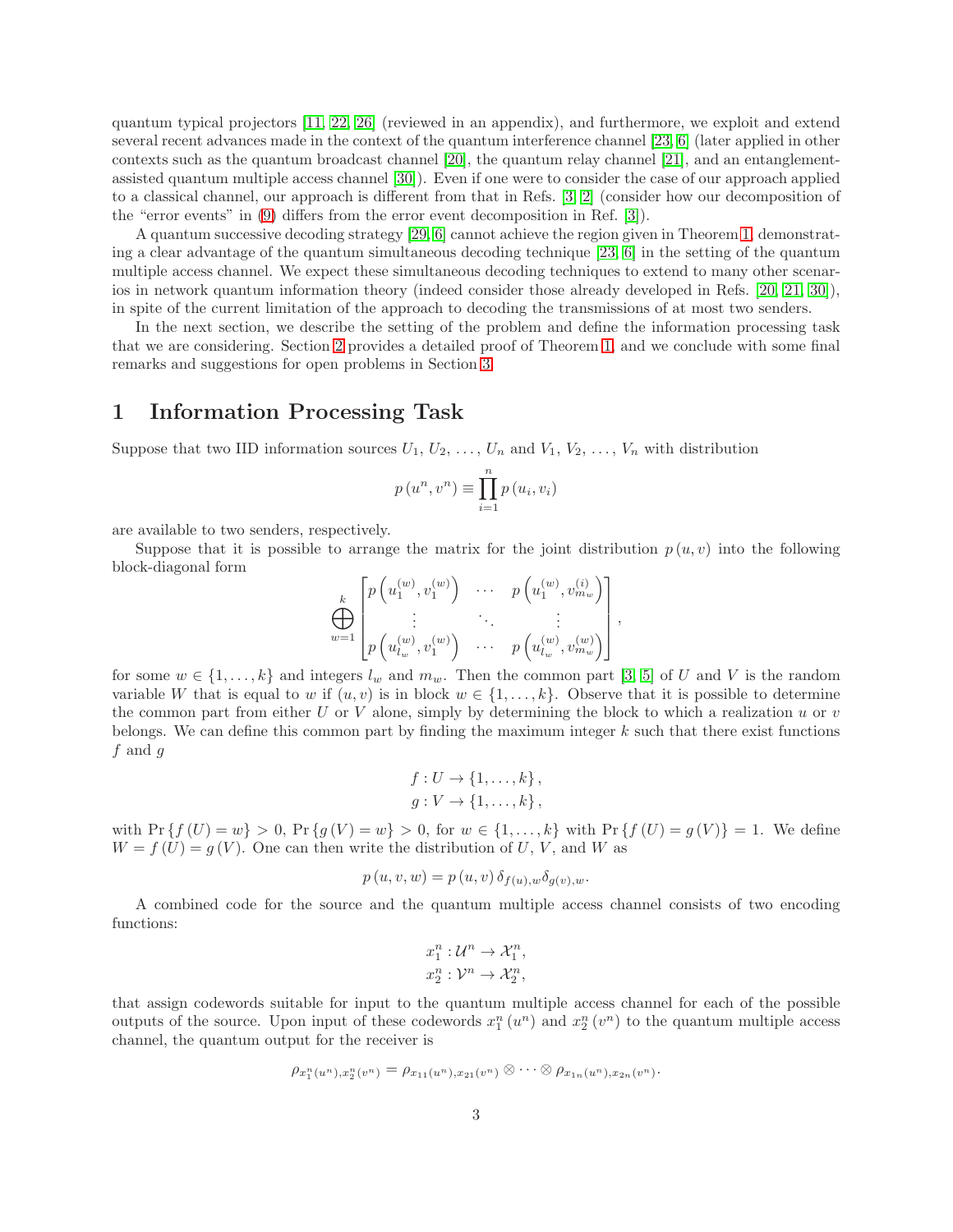The receiver performs a decoding positive operator-valued measure (POVM)  $\{\Lambda_{u^n,v^n}\}\$  whose elements  $\Lambda_{u^n,v^n}\$ are positive and form a resolution of the identity:

$$
\Lambda_{u^n, v^n} \ge 0,
$$
  

$$
\sum_{(u^n, v^n) \in \mathcal{U}^n \times \mathcal{V}^n} \Lambda_{u^n, v^n} = I^{\otimes n}
$$

.

The end-to-end probability of error  $P_e^{(n)}$  in this protocol is the probability that the source is decoded incorrectly by the receiver:

$$
P_e^{(n)} \equiv \sum_{(u^n,v^n)\in \mathcal{U}^n\times \mathcal{V}^n} p\left(u^n,v^n\right) \text{Tr}\left\{\left(I-\Lambda_{u^n,v^n}\right)\rho_{x_1^n(u^n),x_2^n(v^n)}\right\}.
$$

We say that it is possible to transmit the source reliably if there exists a sequence of block codes  $\{x_1^n(u^n), x_2^n(v^n)\}\$ and a corresponding decoding POVM  $\{\Lambda_{u^n,v^n}\}\$  such that  $P_e^{(n)} \to 0$  as  $n \to \infty$ .

#### <span id="page-4-0"></span>2 Achievability Proof

This section provides a proof of Theorem [1,](#page-2-0) by allowing for the generation of a code randomly and analyzing the expectation of the error probability under this random choice. The main steps in the proof are the random construction of the codebooks, the design of a decoding measurement for the receiver, and an error analysis demonstrating that the inequalities in Theorem [1](#page-2-0) are a sufficient set of conditions for transmitting the correlated source reliably. The random construction of the codebooks is identical to that in the CES paper [\[3\]](#page-19-2), but the difference for the quantum case lies in designing a collective decoding measurement for the receiver (this is always the difference between any protocol for classical communication over a classical channel and one for classical communication over a quantum channel). Our decoding POVM exploits and extends the quantum simultaneous decoding techniques from Refs. [\[23,](#page-20-6) [6\]](#page-19-9), though the situation considered here is rather different from the one considered there. First, we demand that the receiver only decode source sequences that are jointly typical. It is natural that such an approach should perform well asymptotically, given that nearly all of the source probability concentrates on this set. Second, our decoding POVM has several conditionally typical projectors "sandwiched" together in a very particular order, such that our error analysis can proceed in bounding errors in terms of the information quantities appearing in Theorem [1.](#page-2-0) The decoding measurement is a square-root measurement [\[11,](#page-19-3) [22\]](#page-20-2), though nothing would prevent us from employing a sequential, simultaneous decoder of the flavor in Ref. [\[23\]](#page-20-6). Our error analysis carefully employs indicator functions over the jointly typical set of source sequences (since we are decoding only over this set), and this approach allows us to introduce distributions that are needed for taking expectations of quantum codeword states. Finally, we decompose error terms in a way different from that in the CES paper [\[3\]](#page-19-2), and in our opinion, this error decomposition appears to be a bit more natural than the error event decomposition appearing there.

Proof. We split the proof into several stages.

**Code Generation.** For every  $w^n \in \mathcal{W}^n$ , independently generate one  $s^n$  sequence according to

$$
p(s^n) = \prod_{i=1}^n p(s_i).
$$

Index them as  $s^n(w^n)$  for all  $w^n \in \mathcal{W}^n$ .

For every  $u^n \in \mathcal{U}^n$ , compute the corresponding  $w^n = f^n(u^n) \equiv f(u_1) \cdots f(u_n)$  and independently generate one  $x_1^n$  sequence according to

$$
p(x_1^n|u^n, s^n(w^n)) = \prod_{i=1}^n p(x_{1i}|u_i, s_i(w^n)).
$$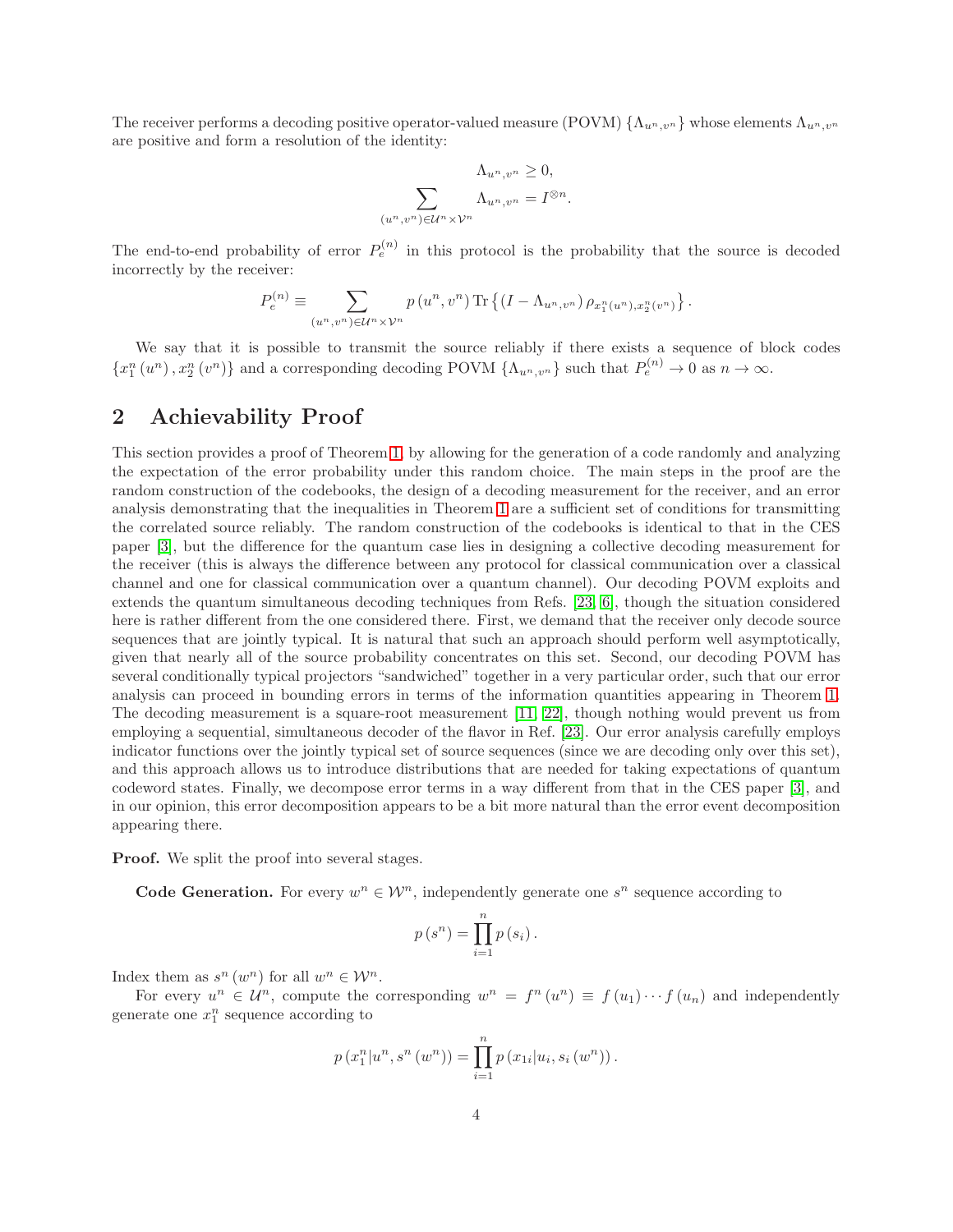Index these  $x_1^n$  sequences according to  $x_1^n(u^n, s^n(w^n))$ .

Similarly, for every  $v^n \in \mathcal{V}^n$ , compute the corresponding  $w^n = g^n(v^n) \equiv g(v_1) \cdots g(v_n)$  and independently generate one  $x_2^n$  sequence according to

$$
p(x_{2}^{n}|v^{n}, s^{n}(w^{n})) = \prod_{i=1}^{n} p(x_{2i}|v_{i}, s_{i}(w^{n})).
$$

Index these  $x_2^n$  sequences according to  $x_2^n(v^n, s^n(w^n))$ .

**Encoding**. Upon observing the output  $u^n$  of the source, Sender 1 computes  $w^n = f^n(u^n)$  and transmits  $x_1^n(u^n, s^n(w^n))$ . Similarly, upon observing the output  $v^n$  of the source, Sender 2 computes  $w^n = g^n(v^n)$ and transmits  $x_2^n(v^n, s^n(w^n))$ .

Decoding POVM. We now need to determine a decoding POVM that the receiver can perform to detect what codewords the senders transmitted. In this vein, we need to consider several typical projectors (see Appendix [A\)](#page-16-0) corresponding to several reduced states of [\(1\)](#page-2-1). By considering the following information equalities, we can determine which reduced states we will require:

$$
I(X_1; B|X_2VS) = H(B|X_2VS) - H(B|X_1X_2VS)
$$
  
\n
$$
= H(B|X_2VS) - H(B|X_1X_2),
$$
  
\n
$$
I(X_2; B|X_1US) = H(B|X_1US) - H(B|X_1X_2US)
$$
  
\n
$$
= H(B|X_1US) - H(B|X_1X_2),
$$
  
\n
$$
I(X_1X_2; B|WS) = H(B|WS) - H(B|X_1X_2WS)
$$
  
\n
$$
= H(B|WS) - H(B|X_1X_2),
$$
  
\n
$$
I(X_1X_2; B) = H(B) - H(B|X_1X_2).
$$

Thus, it is clear that five different reduced states corresponding to the entropies  $H(B|X_2VS)$ ,  $H(B|X_1US)$ ,  $H(B|WS)$ ,  $H(B)$ , and  $H(B|X_1X_2)$  are important.

First, we consider the reduced state on  $X_2 VSB$ :

$$
\sum_{v,s,x_2} p(v) p(s) p(x_2|v,s) |v,s,x_2\rangle \langle v,s,x_2|^{VSX_2} \otimes \sigma_{v,s,x_2}^B,
$$

where we define the states  $\sigma_{v,s,x_2}^B$  as

$$
\sigma_{v,s,x_2}^B \equiv \sum_{u,w,x_1} p(u,w|v) p(x_1|u,s) \rho_{x_1,x_2}^B
$$
\n
$$
= \sum_{u,x_1} p(u|v) p(x_1|u,s) \rho_{x_1,x_2}^B.
$$
\n(2)

The second equality follows from [\(13\)](#page-18-0). Corresponding to a tensor product  $\sigma_{v^n,s^n,x_2^n}^{B^n} \equiv \sigma_{v_1,s_1,x_{21}}^{B_1} \otimes \cdots \otimes$  $\sigma^{B_n}_{v_n,s_n,x_{2n}}$  of these states is a conditionally typical projector  $\Pi_{\sigma_v n,s_n,x_2}$  which we abbreviate as  $\Pi_{x_2^n(v^n,s^n)}$ . The rank of each of these conditionally typical projectors is approximately equal to  $2^{nH(B|X_2VS)}$ . Let  $\rho_{x_2,s}^{(u)}$ denote the following state:

<span id="page-5-1"></span><span id="page-5-0"></span>
$$
\rho_{x_2,s}^{(u)} \equiv \sum_{x_1} p(x_1|u,s) \,\rho_{x_1,x_2}^B. \tag{3}
$$

Next, we consider the reduced state on  $X_1USB$ :

$$
\sum_{u,s,x_1} p(u) p(s) p(x_1|u,s) |u,s,x_1\rangle \langle u,s,x_1|^{USX_1} \otimes \omega_{u,s,x_1}^B,
$$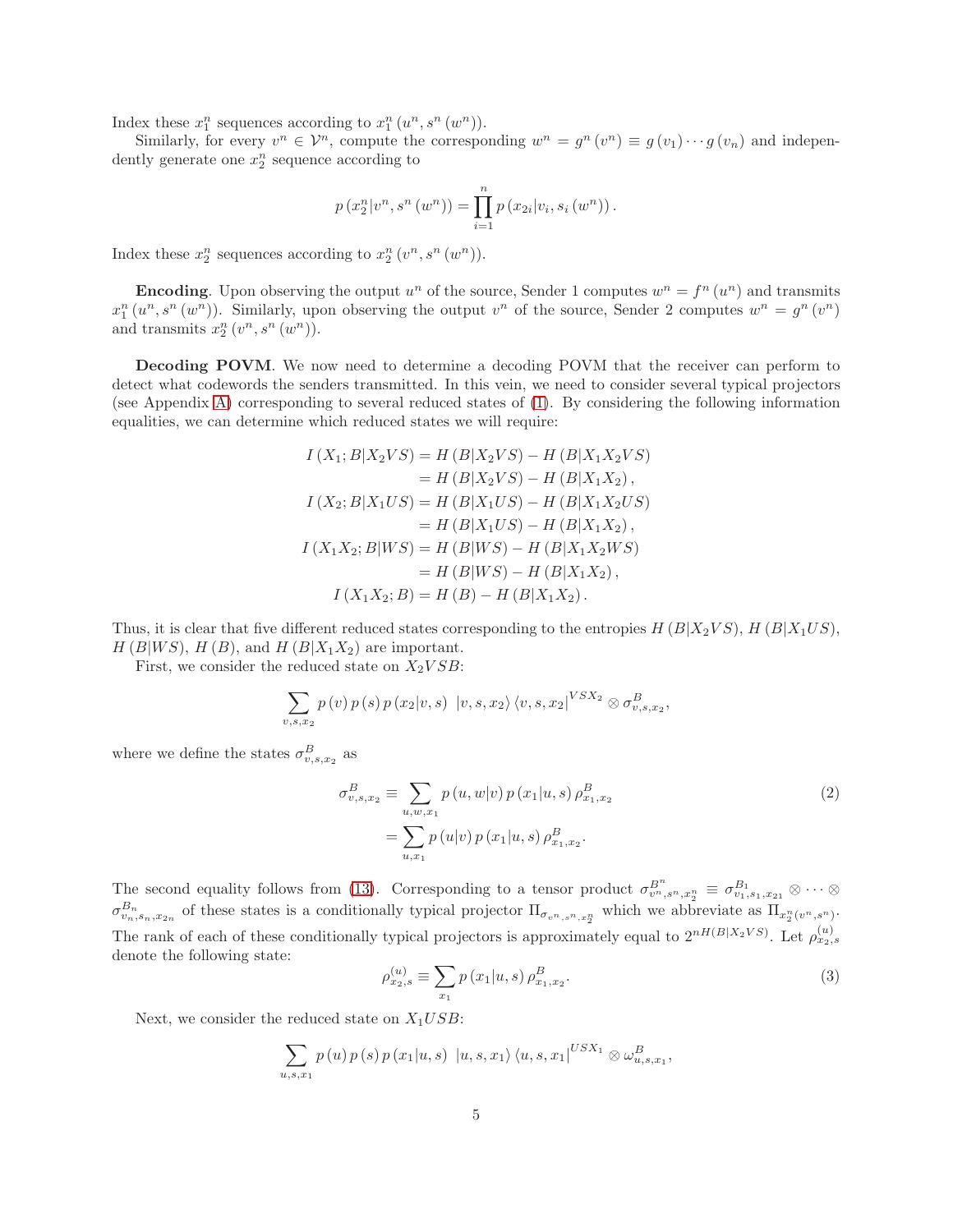where we define the states  $\omega_{u,s,x_1}^B = \sum_{v,x_2} p(v|u) p(x_2|v,s) \rho_{x_1,x_2}^B$ . Corresponding to a tensor product  $\omega_{u^n,s^n,x_1^n}^{B^n}$  of these states is a conditionally typical projector  $\Pi_{\omega_{u^n,s^n,x_1^n}}$  which we abbreviate as  $\Pi_{x_1^n(u^n,s^n)}$ . The rank of each of these conditionally typical projectors is approximately equal to  $2^{nH(B|X_1US)}$ . Let  $\rho_{x_1,s}^{(v)}$ denote the following state:

<span id="page-6-1"></span>
$$
\rho_{x_1,s}^{(v)} \equiv \sum_{x_2} p(x_2 | v, s) \, \rho_{x_1,x_2}^B. \tag{4}
$$

Third, we consider the reduced state on  $WSB$ :

$$
\sum_{w,s} p(w) p(s) |w,s\rangle \langle w,s|^{WS} \otimes \tau_{w,s}^B,
$$

where the states  $\tau_{w,s}^B$  are defined as

<span id="page-6-2"></span>
$$
\tau_{w,s}^{B} \equiv \sum_{x_1,x_2,u,v} p(u,v|w) p(x_1|u,s) p(x_2|v,s) \rho_{x_1,x_2}^{B}.
$$
\n(5)

Corresponding to a tensor product  $\tau_{w_n,s_n}^{B^n}$  of these states is a conditionally typical projector  $\Pi_{\tau_{w_n,s_n}}$  which we abbreviate as  $\Pi_{s^n(w^n)}$ . The rank of each of these conditionally typical projectors is approximately equal to  $2^{nH(B|WS)}$ .

Fourth, we have the state  $\overline{\rho}^B$  obtained by tracing over every system except B:

$$
\overline{\rho}^{B} \equiv \sum_{u,v,w,s,x_1,x_2} p(u,v,w) p(s) p(x_1|u,s) p(x_2|v,s) \rho_{x_1,x_2}^{B}.
$$

To a tensor power  $(\overline{\rho}^B)^{\otimes n}$  of this state corresponds a typical projector  $\Pi_{\overline{\rho}^{\otimes n}}$ , which we abbreviate as just II. The rank of this projector is approximately equal to  $2<sup>nH(B)</sup>$ .

Finally, we define the tensor product states  $\rho_{x_1^n,x_2^n}^{B^n}$ , which correspond to the outputs of the channel when  $x_1^n$  and  $x_2^n$  are input. To these states corresponds a conditionally typical projector  $\Pi_{\rho_{x_1^n,x_2^n}}$ , which we abbreviate as  $\Pi_{x_1^n, x_2^n}$ . Its rank is approximately equal to  $2^{nH(B|X_1X_2)}$ .

We can now construct the decoding POVM for the receiver. For every  $(u^n, v^n, w^n) \in \mathcal{T}^n$  (with  $\mathcal{T}^n$  the joint weakly typical set defined in Appendix [B\)](#page-17-0), consider the following operators:

<span id="page-6-0"></span>
$$
\Gamma_{u^n,v^n,w^n} \equiv \Pi \ \Pi_{s^n(w^n)} \ \Pi_{x_1^n(u^n,s^n)} \ \Pi_{x_1^n(u^n,s^n),x_2^n(v^n,s^n)} \ \Pi_{x_1^n(u^n,s^n)} \ \Pi_{s^n(w^n)} \ \Pi. \tag{6}
$$

Note that we define these operators only over  $(u^n, v^n, w^n) \in \mathcal{T}^n$  and set them equal to zero otherwise. The measurement for the receiver is a "square-root" measurement of the following form:

$$
\Lambda_{u^n,v^n,w^n} \equiv \left( \sum_{(u'^n,v'^n,w'^n) \in \mathcal{T}^n} \Gamma_{u'^n,v'^n,w'^n} \right)^{-1/2} \Gamma_{u^n,v^n,w^n} \left( \sum_{(u'^n,v'^n,w'^n) \in \mathcal{T}^n} \Gamma_{u'^n,v'^n,w'^n} \right)^{-1/2}.
$$

Error Analysis. The decoding error is defined as follows:

$$
\sum_{(u^n,v^n)\in\mathcal{U}^n\times\mathcal{V}^n}p(u^n,v^n)\Pr\{\text{error made at decoder} \mid (u^n,v^n) \text{ is the output of the source}\}.
$$

For our case, this reduces to

$$
\sum_{u^n, v^n} p(u^n, v^n) \text{Tr} \left\{ \left(I - \Lambda_{u^n, v^n, f^n(u^n)}\right) \rho_{x_1^n(u^n, s^n), x_2^n(v^n, s^n)} \right\}
$$
\n
$$
= \sum_{u^n, v^n, w^n} p(u^n, v^n, w^n) \text{Tr} \left\{ \left(I - \Lambda_{u^n, v^n, w^n}\right) \rho_{x_1^n(u^n, s^n), x_2^n(v^n, s^n)} \right\}.
$$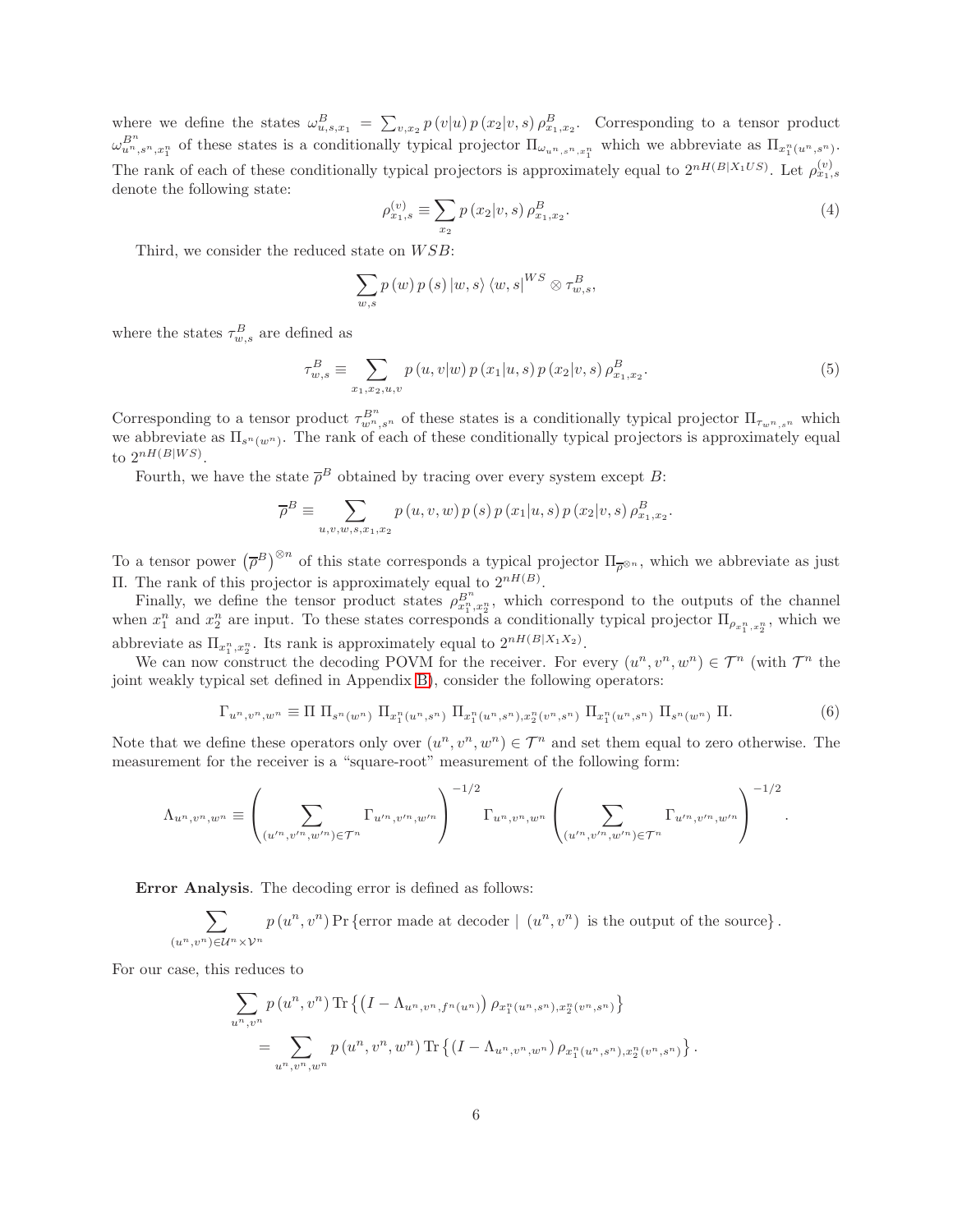We also allow for an expectation over the random choice of code. We will introduce this when needed in order to simplify the error analysis (at the end, we will determine that the expectation is not necessary—that there exists some code by a derandomization argument):

$$
\sum_{u^n,v^n,w^n} p(u^n,v^n,w^n) \mathbb{E}_{S^n} \mathbb{E}_{X_1^n|u^n S^n,X_2^n|v^n S^n} \left\{ \text{Tr} \left\{ (I-\Lambda_{u^n,v^n,w^n}) \rho_{X_1^n(u^n,S^n),X_2^n(v^n,S^n)} \right\} \right\}.
$$

Our first "move" is to smooth the state by the projector  $\Pi_{x_2^n(v^n,s^n)}$  (this is effectively "smoothing" the channel). That is, we can bound the error from above as

$$
\sum_{u^n, v^n, w^n} p(u^n, v^n, w^n) \text{Tr} \left\{ (I - \Lambda_{u^n, v^n, w^n}) \Pi_{X_2^n(v^n, S^n)} \rho_{X_1^n(u^n, S^n), X_2^n(v^n, S^n)} \Pi_{X_2^n(v^n, S^n)} \right\} + \sum_{u^n, v^n, w^n} p(u^n, v^n, w^n) \left\| \rho_{X_1^n(u^n, S^n), X_2^n(v^n, S^n)} - \Pi_{X_2^n(v^n, S^n)} \rho_{X_1^n(u^n, S^n), X_2^n(v^n, S^n)} \Pi_{X_2^n(v^n, S^n)} \Pi_{X_2^n(v^n, S^n)} \right\|_1. (7)
$$

By introducing the expectation over the random choice of code  $\mathbb{E}_{S^n}$   $\mathbb{E}_{X_1^n|u^nS^n,X_2^n|v^nS^n}$ , we can bound the second term from above by  $2\sqrt{\epsilon}$ , by applying the Gentle Operator Lemma for ensembles (Appendix [C\)](#page-18-1) and the properties of quantum typicality:

$$
\sum_{u^n, v^n, w^n} p(u^n, v^n, w^n) \times
$$
  

$$
\mathbb{E}_{S^n} \mathbb{E}_{X_1^n | u^n S^n, X_2^n | v^n S^n} \left\{ \left\| \rho_{X_1^n(u^n, S^n), X_2^n(v^n, S^n)} - \Pi_{X_2^n(v^n, S^n)} \rho_{X_1^n(u^n, S^n), X_2^n(v^n, S^n)} \Pi_{X_2^n(v^n, S^n)} \right\|_1 \right\} \leq 2\sqrt{\epsilon}
$$

We now consider the first term in [\(7\)](#page-7-0) and make the abbreviation

<span id="page-7-1"></span><span id="page-7-0"></span>
$$
\rho'_{X_1^n(u^n, S^n), X_2^n(v^n, S^n)} \equiv \Pi_{X_2^n(v^n, S^n)} \, \rho_{X_1^n(u^n, S^n), X_2^n(v^n, S^n)} \, \Pi_{X_2^n(v^n, S^n)}.
$$

This term naturally splits up into two parts according to the typicality condition  $(u^n, v^n, w^n) \in \mathcal{T}^n$ :

$$
\sum_{u^n, v^n, w^n} p(u^n, v^n, w^n) \left\{ \text{Tr} \left\{ (I - \Lambda_{u^n, v^n, w^n}) \ \rho'_{X_1^n(u^n, S^n), X_2^n(v^n, S^n)} \right\} \right\} \left[ \mathcal{I} \left( (u^n, v^n, w^n) \in \mathcal{T}^n \right) + \mathcal{I} \left( (u^n, v^n, w^n) \notin \mathcal{T}^n \right) \right]
$$
\n
$$
= \sum_{u^n, v^n, w^n} p(u^n, v^n, w^n) \left\{ \text{Tr} \left\{ (I - \Lambda_{u^n, v^n, w^n}) \ \rho'_{X_1^n(u^n, S^n), X_2^n(v^n, S^n)} \right\} \right\} \mathcal{I} \left( (u^n, v^n, w^n) \in \mathcal{T}^n \right) + \sum_{u^n, v^n, w^n} p(u^n, v^n, w^n) \left\{ \text{Tr} \left\{ \rho'_{X_1^n(u^n, S^n), X_2^n(v^n, S^n)} \right\} \right\} \mathcal{I} \left( (u^n, v^n, w^n) \notin \mathcal{T}^n \right) \quad (8)
$$

where in the last line we used that  $\Lambda_{u^n,v^n,w^n} = 0$  whenever  $(u^n,v^n,w^n) \notin \mathcal{T}^n$ . (We have also introduced an indicator function  $\mathcal{I}((u^n, v^n, w^n) \in \mathcal{T}^n)$  which is equal to one if  $(u^n, v^n, w^n) \in \mathcal{T}^n$  equal to zero otherwise.) We now apply the well-known Hayashi-Nagaoka operator inequality (Lemma 2 of Ref. [\[10\]](#page-19-11)) to the term in the middle line, giving the upper bound

$$
2 \sum_{u^n, v^n, w^n} p(u^n, v^n, w^n) \left\{ \text{Tr} \left\{ (I - \Gamma_{u^n, v^n, w^n}) \ \rho'_{X_1^n(u^n, S^n), X_2^n(v^n, S^n)} \right\} \right\} \mathcal{I} \left( (u^n, v^n, w^n) \in \mathcal{T}^n \right) +
$$
  

$$
4 \sum_{u^n, v^n, w^n} p(u^n, v^n, w^n) \sum_{(u'^n, v'^n, w'^n) \neq (u^n, v^n, w^n)} \left\{ \text{Tr} \left\{ \Gamma_{u'^n, v'^n, w'^n} \ \rho'_{X_1^n(u^n, S^n), X_2^n(v^n, S^n)} \right\} \right\} \times
$$
  

$$
\mathcal{I} \left( (u^n, v^n, w^n) \in \mathcal{T}^n \right) \mathcal{I} \left( (u'^n, v'^n, w'^n) \in \mathcal{T}^n \right)
$$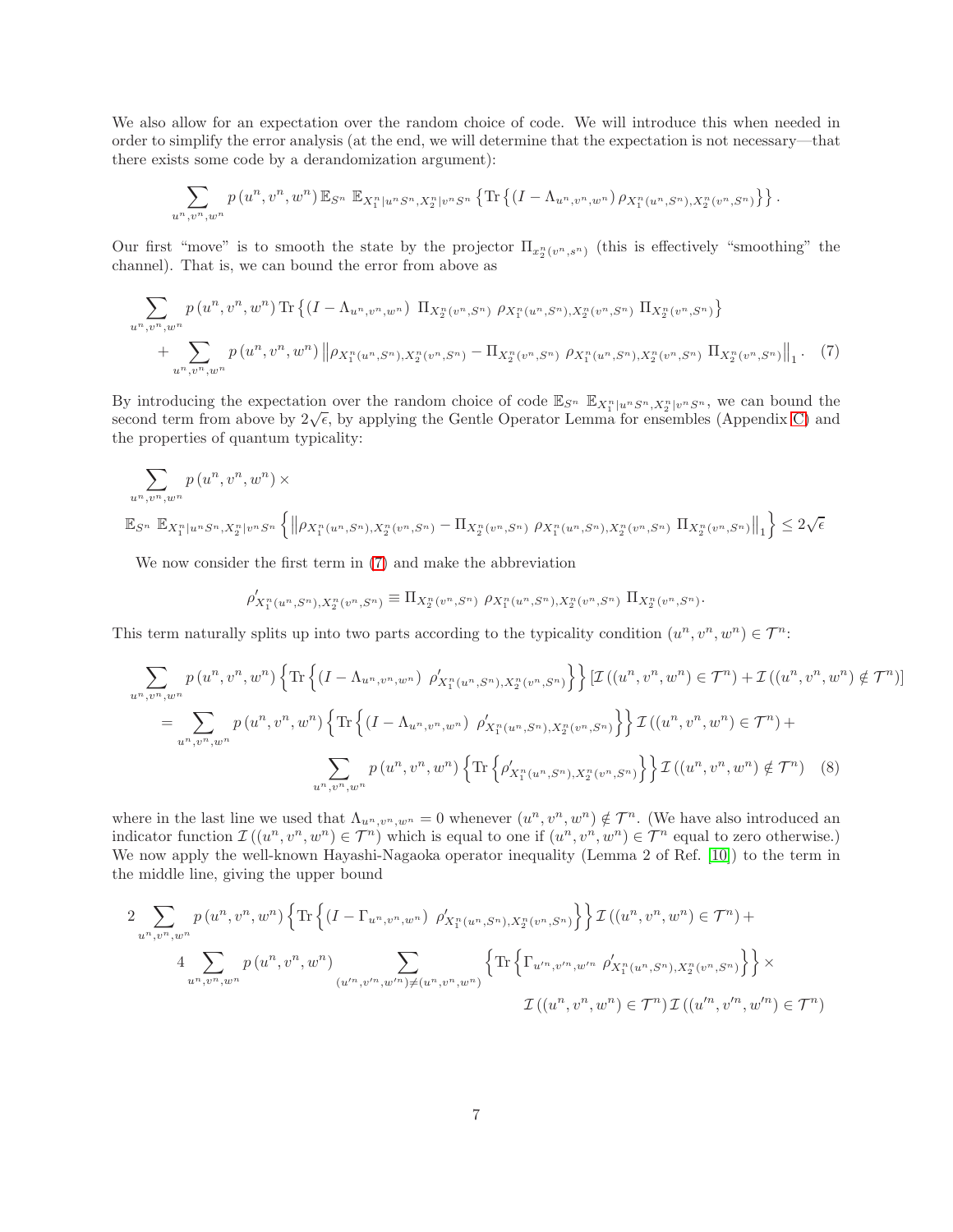Doubling the term in the last line of [\(8\)](#page-7-1) and adding it to the first above gives the following upper bound

$$
2 \sum_{u^n, v^n, w^n} p(u^n, v^n, w^n) \left\{ \text{Tr} \left\{ (I - \Gamma_{u^n, v^n, w^n}) \, \rho'_{X_1^n(u^n, S^n), X_2^n(v^n, S^n)} \right\} \right\} +
$$
  

$$
4 \sum_{u^n, v^n, w^n} p(u^n, v^n, w^n) \sum_{(u'^n, v'^n, w'^n) \neq (u^n, v^n, w^n)} \left\{ \text{Tr} \left\{ \Gamma_{u'^n, v'^n, w'^n} \, \rho'_{X_1^n(u^n, S^n), X_2^n(v^n, S^n)} \right\} \right\} \times
$$
  

$$
\mathcal{I}((u^n, v^n, w^n) \in \mathcal{T}^n) \mathcal{I}((u'^n, v'^n, w'^n) \in \mathcal{T}^n)
$$

We bound the first term, by introducing the expectation  $\mathbb{E}_{S^n}$   $\mathbb{E}_{X_1^n|u^nS^n,X_2^n|v^nS^n}$  and considering that

$$
\sum_{u^n,v^n,w^n} p(u^n,v^n,w^n) \mathbb{E}_{S^n} \mathbb{E}_{X_1^n|u^nS^n,X_2^n|v^nS^n} \left\{ \text{Tr} \left\{ \Gamma_{u^n,v^n,w^n} \rho'_{X_1^n(u^n,S^n),X_2^n(v^n,S^n)} \right\} \right\}
$$
\n
$$
= \mathbb{E}_{U^nV^nW^nS^nX_1^nX_2^n} \left\{ \text{Tr} \left\{ \Gamma_{U^n,V^n,X^n} \rho'_{X_1^n(U^n,S^n),X_2^n(V^n,S^n)} \right\} \right\}
$$
\n
$$
= \mathbb{E}_{U^nV^nW^nS^nX_1^nX_2^n} \left\{ \text{Tr} \left\{ \Pi \prod_{S^n(W^n)} \Pi_{X_1^n(U^n,S^n)} \Pi_{X_1^n(U^n,S^n),X_2^n(V^n,S^n)} \Pi_{X_1^n(U^n,S^n)} \Pi_{X_1^n(U^n,S^n)} \Pi_{S^n(W^n,S^n)} \right\} \right\}
$$
\n
$$
\geq \mathbb{E}_{U^nV^nW^nS^nX_1^nX_2^n} \left\{ \text{Tr} \left\{ \Pi_{X_1^n(U^n,S^n),X_2^n(V^n,S^n)} \rho_{X_1^n(U^n,S^n),X_2^n(V^n,S^n)} \right\} \right\}
$$
\n
$$
- \mathbb{E}_{U^nV^nW^nS^nX_1^nX_2^n} \left\{ \left\| \rho_{X_1^n(U^n,S^n),X_2^n(V^n,S^n)} - \Pi_{X_2^n(V^n,S^n)} \rho_{X_1^n(U^n,S^n),X_2^n(V^n,S^n)} \Pi_{X_2^n(V^n,S^n)} \Pi_{X_2^n(V^n,S^n)} \right\|_1 \right\}
$$
\n
$$
- \mathbb{E}_{U^nV^nW^nS^nX_1^nX_2^n} \left\{ \left\| \rho_{X_1^n(U^n,S^n),X_2^n(V^n,S^n)} - \Pi \rho_{X_1^n(U^n,S^n),X_2^n(V^n,S^n)} \Pi \right\|_1 \right\}
$$
\n
$$
- \mathbb{E}_{U^nV^nW^nS^nX_1^nX_2^n} \left\{ \left\| \rho_{X_1^n(U^n,S^n),X_2^n(V^n,S^n)} - \Pi_{S^n(W^n)} \rho_{X_1^n(U^n,S^n),X_2^n(V^n,S^n)} \Pi_{S^n(W^n)} \right\|_1 \right\}
$$
\n

where we have used the trace inequality  $\text{Tr}\{\Lambda\rho\} \geq \text{Tr}\{\Lambda\sigma\} - ||\rho - \sigma||_1$ , properties of quantum typicality, and the Gentle Operator Lemma for ensembles. Thus, we obtain the following upper bound on the error:

$$
2\left(\epsilon + 8\sqrt{\epsilon}\right) + 4 \sum_{u^n, v^n, w^n} p\left(u^n, v^n, w^n\right) \times
$$
  

$$
\sum_{(u'^n, v'^n, w'^n) \neq (u^n, v^n, w^n)} \left\{\text{Tr}\left\{\Gamma_{u'^n, v'^n, w'^n} \rho'_{X_1^n(u^n, S^n), X_2^n(v^n, S^n)}\right\}\right\} \mathcal{I}\left((u^n, v^n, w^n) \in \mathcal{T}^n\right) \mathcal{I}\left((u'^n, v'^n, w'^n) \in \mathcal{T}^n\right).
$$

The sum  $\sum_{(u'^n,v'^n,w'^n)\neq(u^n,v^n,w^n)}(\cdot)$  can split up in the following seven different ways:

$$
\sum_{(u'^n,v'^n,w'^n)\neq (u^n,v^n,w^n)}(\cdot) = \sum_{\substack{u'^n \neq u^n, \\ v'^n = v^n, \\ w'^n = w^n}} (\cdot) + \sum_{\substack{u'^n = u^n, \\ v'' \neq v^n, \\ w'^n = w^n}} (\cdot) + \sum_{\substack{u'^n = u^n, \\ v'' \neq v^n, \\ w'' \neq w^n}} (\cdot) + \sum_{\substack{u'^n \neq u^n, \\ v'' \neq u^n, \\ w'' \neq w^n, \\ w'' \neq w^n}} (\cdot) + \sum_{\substack{u'^n \neq u^n, \\ v'' \neq v^n, \\ w'' \neq w^n, \\ w'' \neq w^n}} (\cdot) + \sum_{\substack{u'^n = u^n, \\ v'' \neq v^n, \\ w'' \neq w^n, \\ w'' \neq w^n}} (\cdot) + \sum_{\substack{u'^n = u^n, \\ v'' \neq u^n, \\ w'' \neq w^n}} (\cdot).
$$

Though, considering that  $u'^n = u^n$  implies that  $f^n(u'^n) = f^n(u^n)$  and thus that  $w'^n = w^n$ , the terms in the following sums do not occur:

$$
\sum_{\substack{u'^n = u^n, \\ v'^n = v^n, \\ w'^n \neq w^n}} (\cdot) + \sum_{\substack{u'^n = u^n, \\ v'^n \neq v^n, \\ w'^n \neq w^n}} (\cdot).
$$

Similarly, we have that  $v'^n = v^n$  implies that  $g^n(v'^n) = g^n(v^n)$  and thus that  $w'^n = w^n$ , and so the terms in the following sum do not occur:

$$
\sum_{\substack{u'^n \neq u^n, \\ v'^n = v^n, \\ w'^n \neq w^n}} (\cdot) \, .
$$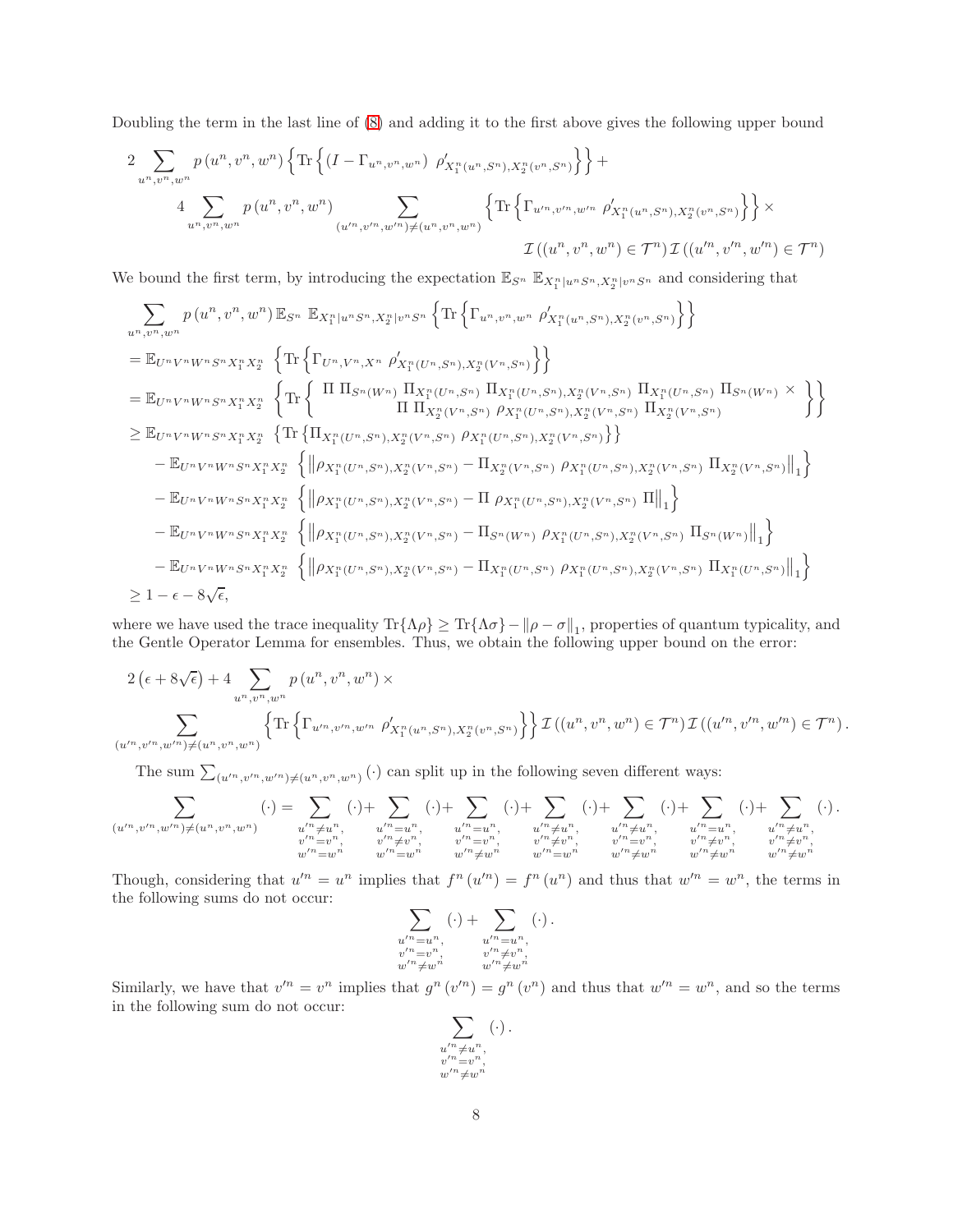So this leaves us with the following decomposition of the overall sum into four different sums:

<span id="page-9-0"></span>
$$
\sum_{(u'^n, v'^n, w'^n) \neq (u^n, v^n, w^n)} (\cdot) = \sum_{\substack{u'^n \neq u^n, \\ v'^n = v^n, \\ w'^n = w^n}} (\cdot) + \sum_{\substack{u'^n = u^n, \\ v'' \neq v^n, \\ w'' \neq v^n, \\ \varphi'' \neq v^n, \\ \varphi'' \neq v^n}} (\cdot) + \sum_{\substack{u'^n \neq u^n, \\ v'' \neq v^n, \\ w'' \neq v^n, \\ \varphi'' \neq v^n, \\ \varphi''' \neq v^n, \\ \varphi''' \neq v^n, \\ \varphi''' \neq v^n, \\ \varphi''' \neq v^n, \\ \varphi''' \neq v^n}
$$
\n
$$
(9)
$$

where we label the four different error terms as  $\alpha$ ,  $\beta$ ,  $\gamma$ , and  $\Delta$ .

We now analyze each of these sums individually and introduce the expectation  $\mathbb{E}_{S^n}$   $\mathbb{E}_{X_1^n|u^nS^n,X_2^n|v^nS^n}$ , which corresponds to the expectations over the random choice of codebook.

Error  $\alpha$ . Consider the error term from the first sum:

$$
4 \sum_{u^n, v^n, w^n} p(u^n, v^n, w^n) \times
$$
  

$$
\sum_{u'^n \neq u^n} \mathbb{E}_{S^n} \mathbb{E}_{X_1^n | u^n S^n, X_2^n | v^n S^n} \left\{ \text{Tr} \left\{ \Gamma_{u'^n, v^n, w^n} \rho'_{X_1^n(u^n, S^n), X_2^n(v^n, S^n)} \right\} \right\} \times
$$
  

$$
\mathcal{I}((u^n, v^n, w^n) \in \mathcal{T}^n) \mathcal{I}((u'^n, v^n, w^n) \in \mathcal{T}^n).
$$

Let us focus on bounding the middle part of the above expression:

$$
\sum_{u'^n \neq u^n} \mathbb{E}_{S^n} \mathbb{E}_{X_1^n | u^n S^n, X_2^n | v^n S^n} \left\{ \text{Tr} \left\{ \Gamma_{u'^n, v^n, w^n} \rho'_{X_1^n(u^n, S^n), X_2^n(v^n, S^n)} \right\} \right\}
$$
\n
$$
= \sum_{u'^n \neq u^n} \mathbb{E}_{S^n} \mathbb{E}_{X_1^n | u^n S^n, X_2^n | v^n S^n} \left\{ \text{Tr} \left\{ \Gamma_{u'^n, v^n, w^n} \Pi_{X_2^n(v^n, S^n)} \rho_{X_1^n(u^n, S^n), X_2^n(v^n, S^n)} \Pi_{X_2^n(v^n, S^n)} \right\} \right\}
$$
\n
$$
= \sum_{u'^n \neq u^n} \mathbb{E}_{S^n} \mathbb{E}_{X_2^n | v^n S^n} \left\{ \text{Tr} \left\{ \Gamma_{u'^n, v^n, w^n} \Pi_{X_2^n(v^n, S^n)} \mathbb{E}_{X_1^n | u^n S^n} \left\{ \rho_{X_1^n(u^n, S^n), X_2^n(v^n, S^n)} \right\} \Pi_{X_2^n(v^n, S^n)} \right\} \right\}
$$
\n
$$
= \sum_{u'^n \neq u^n} \mathbb{E}_{S^n} \mathbb{E}_{X_2^n | v^n S^n} \left\{ \text{Tr} \left\{ \Gamma_{u'^n, v^n, w^n} \Pi_{X_2^n(v^n, S^n)} \rho_{X_2^n(v^n, S^n)}^{(u^n)} \Pi_{X_2^n(v^n, S^n)} \right\} \right\}
$$

The first equality follows from the definition of  $\rho'_{X_1^n(u^n, S^n), X_2^n(v^n, S^n)}$ . The second equality follows because  $u'^n \neq u^n$  and from the way that the code was chosen randomly. The third equality is from the definition in [\(3\)](#page-5-0):

$$
\mathbb{E}_{X_1^n|u^n S^n} \left\{ \rho_{X_1^n(u^n, S^n), X_2^n(v^n, S^n)} \right\} = \rho_{X_2^n(v^n, S^n)}^{(u^n)}.
$$

At this point, we substitute back into our earlier expression and continue upper bounding:

$$
\sum_{u^n, v^n, w^n} p(u^n, v^n, w^n) \sum_{u'^n \neq u^n} \mathbb{E}_{S^n} \mathbb{E}_{X_2^n | v^n S^n} \left\{ \text{Tr} \left\{ \Gamma_{u'^n, v^n, w^n} \Pi_{X_2^n(v^n, S^n)} \rho_{X_2^n(v^n, S^n)}^{(u^n)} \Pi_{X_2^n(v^n, S^n)} \right\} \right\} \times
$$
  

$$
\mathcal{I}((u^n, v^n, w^n) \in \mathcal{T}^n) \mathcal{I}((u'^n, v^n, w^n) \in \mathcal{T}^n)
$$

Consider the following inequality:

$$
\sum_{u^n, v^n, w^n} p(u^n, v^n, w^n) = \sum_{u^n, v^n, w^n} p(u^n | v^n) p(v^n) \delta_{w^n, f^n(w^n)} \delta_{w^n, g^n(v^n)}
$$
  

$$
\leq \sum_{u^n, v^n, w^n} p(u^n | v^n) p(v^n) \delta_{w^n, g^n(v^n)}
$$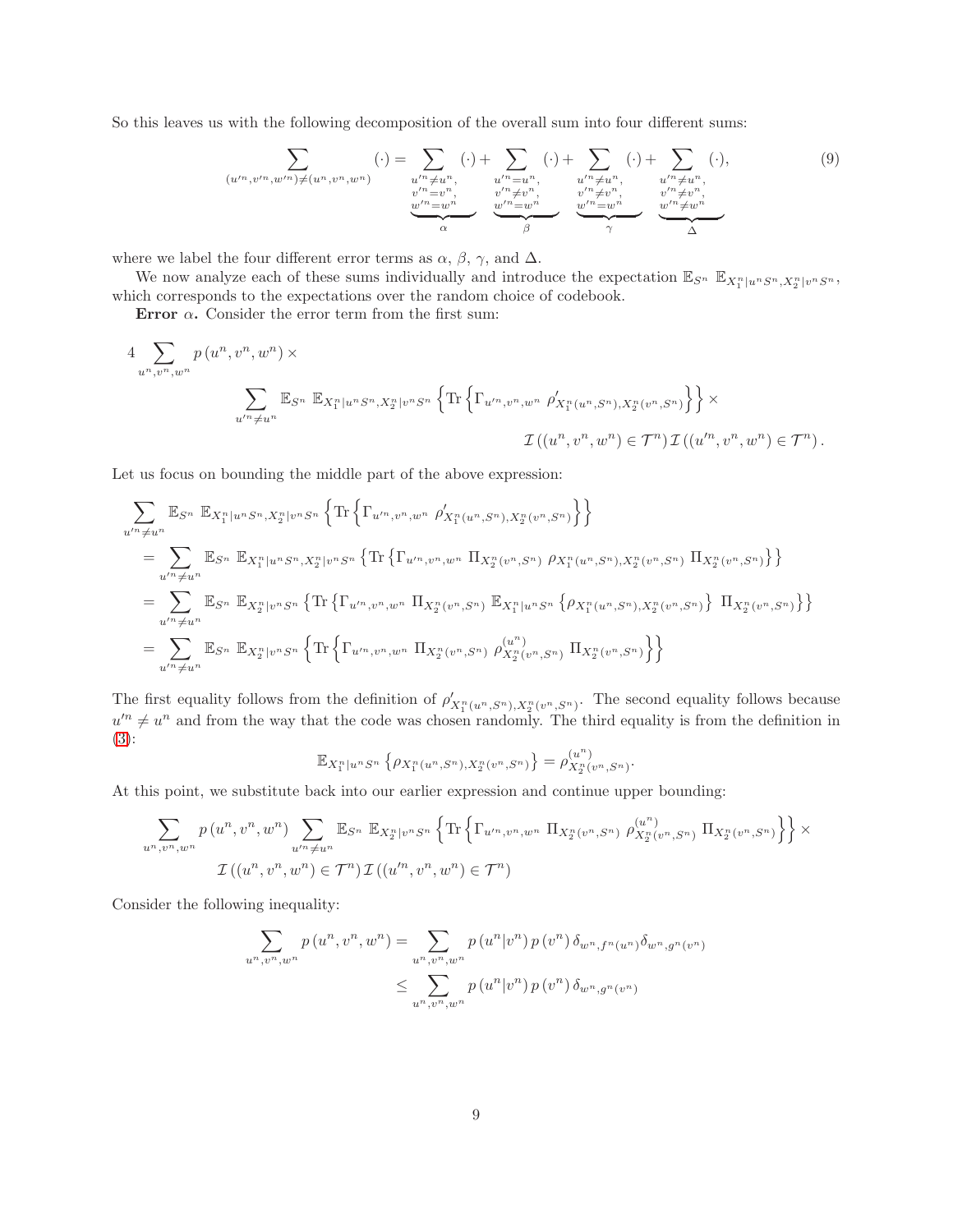Substituting and distributing gives us the upper bound:

$$
\leq \sum_{v^n, w^n} p(v^n) \, \delta_{w^n, g^n(v^n)} \times \\
\sum_{u'^n \neq u^n} \mathbb{E}_{S^n} \, \mathbb{E}_{X_2^n | v^n S^n} \left\{ \text{Tr} \left\{ \Gamma_{u'^n, v^n, w^n} \, \Pi_{X_2^n(v^n, S^n)} \, \left( \sum_{u^n} p(u^n | v^n) \, \rho_{X_2^n(v^n, S^n)}^{(u^n)} \right) \, \Pi_{X_2^n(v^n, S^n)} \right\} \right\} \times \\
\mathcal{I} \left( (u^n, v^n, w^n) \in \mathcal{T}^n \right) \mathcal{I} \left( (u'^n, v^n, w^n) \in \mathcal{T}^n \right).
$$

$$
\leq \sum_{v^n, w^n} p(v^n) \, \delta_{w^n, g^n(v^n)} \times \sum_{u'^n \neq u^n} \mathbb{E}_{S^n} \, \mathbb{E}_{X_2^n | v^n S^n} \left\{ \text{Tr} \left\{ \Gamma_{u'^n, v^n, w^n} \, \Pi_{X_2^n(v^n, S^n)} \left( \sum_{u^n} p(u^n | v^n) \, \rho_{X_2^n(v^n, S^n)}^{(u^n)} \right) \, \Pi_{X_2^n(v^n, S^n)} \right\} \right\} \times \mathcal{I} \left( (u'^n, v^n, w^n) \in \mathcal{T}^n \right),
$$

where the second inequality follows from dropping the indicator function  $\mathcal{I}((u^n, v^n, w^n) \in \mathcal{T}^n)$ . Focusing on the expression in the middle (and omitting the indicator function for the moment), we have

$$
\sum_{u'' \neq u^n} \mathbb{E}_{S^n} \mathbb{E}_{X_2^n | v^n S^n} \left\{ \text{Tr} \left\{ \Gamma_{u''',v^n,w^n} \Pi_{X_2^n (v^n, S^n)} \left( \sum_{u^n} p(u^n | v^n) \rho_{X_2^n (v^n, S^n)}^{(u^n)} \right) \Pi_{X_2^n (v^n, S^n)} \right\} \right\}
$$
\n
$$
= \sum_{u'' \neq u^n} \mathbb{E}_{S^n} \mathbb{E}_{X_2^n | v^n S^n} \left\{ \text{Tr} \left\{ \Gamma_{u''',v^n,w^n} \Pi_{X_2^n (v^n, S^n)} \sigma_{X_2^n (v^n, S^n)} \Pi_{X_2^n (v^n, S^n)} \right\} \right\}
$$
\n
$$
\leq 2^{-n[H(B|X_2VS)-\delta]} \sum_{u'' \neq u^n} \mathbb{E}_{S^n} \mathbb{E}_{X_2^n | v^n S^n} \left\{ \text{Tr} \left\{ \Gamma_{u''',v^n,w^n} \Pi_{X_2^n (v^n, S^n)} \right\} \right\}
$$
\n
$$
= 2^{-n[H(B|X_2VS)-\delta]} \sum_{u'' \neq u^n} \mathbb{E}_{S^n} \mathbb{E}_{X_2^n | v^n S^n} \left\{ \text{Tr} \left\{ \Pi_{S^n (w^n)} \Pi_{X_1^n (u'', S^n)} \Pi_{X_1^n (u'', S^n), X_2^n (v^n, S^n)} \times \right\} \right\}
$$
\n
$$
\leq 2^{-n[H(B|X_2VS)-\delta]} \sum_{u'' \neq u^n} \mathbb{E}_{S^n} \mathbb{E}_{X_2^n | v^n S^n} \left\{ \text{Tr} \left\{ \Pi_{X_1^n (u'', S^n), X_2^n (v^n, S^n)} \right\} \right\}
$$
\n
$$
\leq 2^{-n[H(B|X_2VS)-\delta]} 2^{n[H(B|X_1X_2)+\delta]} \sum_{u'' \neq u^n} 1
$$

The first equality follows from the definition in [\(2\)](#page-5-1):

$$
\sigma_{X_2^n(v^n, S^n)} = \sum_{u^n} p(u^n|v^n) \,\rho_{X_2^n(v^n, S^n)}^{(u^n)}.
$$

The first inequality follows from the property [\(12\)](#page-17-1) of conditionally typical projectors, applied to the state  $\sigma_{X_2^n(v^n, S^n)}$  and its corresponding typical projector  $\Pi_{X_2^n(v^n, S^n)}$ . The second equality follows from the def-inition [\(6\)](#page-6-0) of  $\Gamma_{u''',v'',w''}$ . The second inequality is from cyclicity of trace and the fact that  $\Pi$ ,  $\Pi_{S^n(w^n)}$ ,  $\Pi_{X_1^n(u'^n, S^n)} \leq I$ . The final inequality is from the property [\(11\)](#page-17-2) of typical projectors (for the projector  $\Pi_{X_1^n(u'^n, S^n), X_2^n(v^n, S^n)}$ . Substituting back in, we obtain the upper bound

$$
\leq 2^{-n[H(B|X_2VS)-\delta]}2^{n[H(B|X_1X_2)+\delta]}\sum_{v^n,w^n}p(v^n)\,\delta_{w^n,g^n(v^n)}\sum_{u'^n\neq u^n}\mathcal{I}\left((u'^n,v^n,w^n)\in\mathcal{T}^n\right),
$$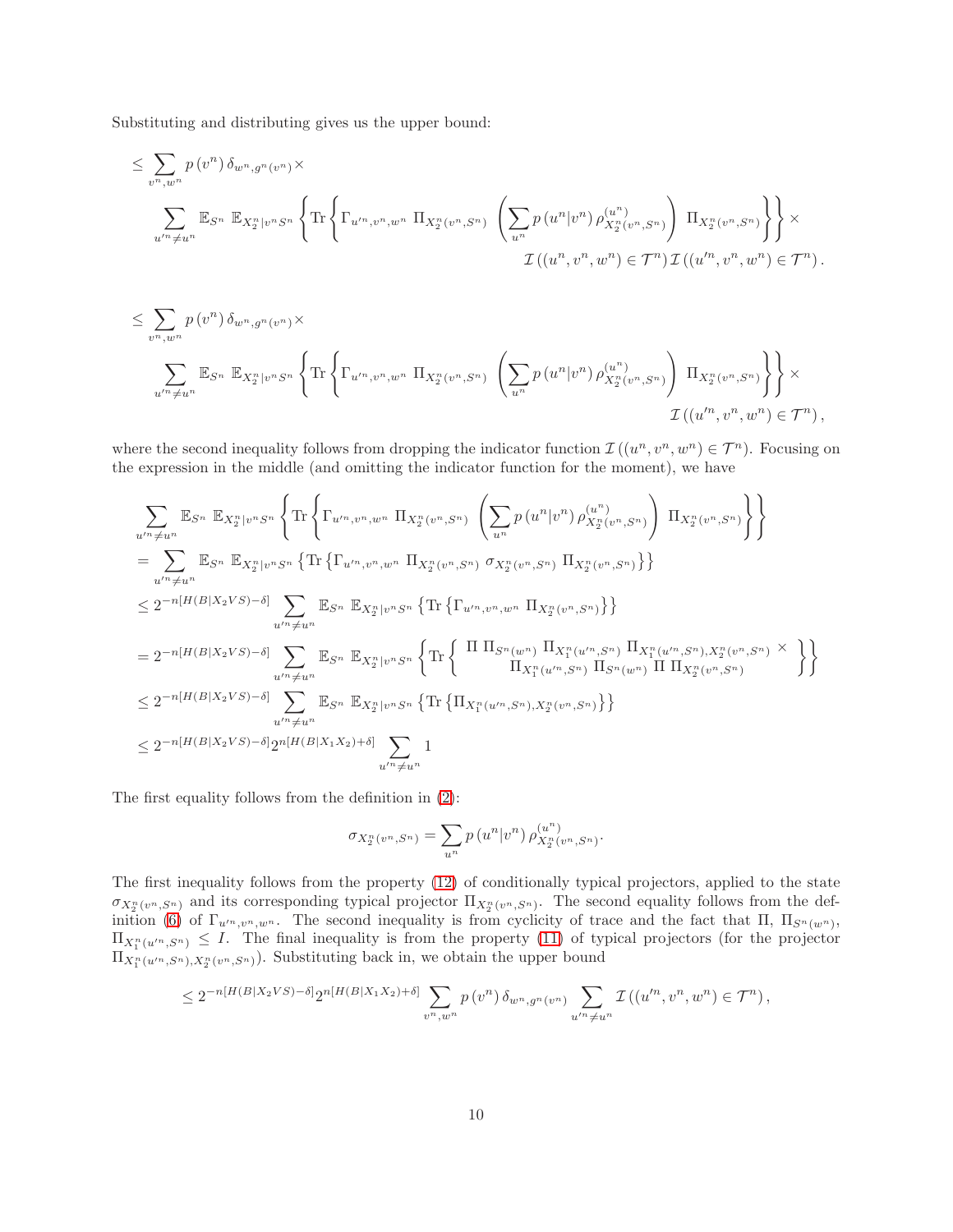which we can further upper bound as

$$
\leq 2^{-n[H(B|X_2VS)-\delta]} 2^{n[H(B|X_1X_2)+\delta]} \sum_{v^n,w^n} p(v^n) \delta_{w^n,g^n(v^n)} \sum_{u'^n \neq u^n} p(u'^n|v^n,w^n) 2^{n[H(U|VW)+\delta']}
$$
  
\n
$$
\leq 2^{-n[H(B|X_2VS)-\delta]} 2^{n[H(B|X_1X_2)+\delta]} 2^{n[H(U|VW)+\delta']}
$$
  
\n
$$
= 2^{-n[I(X_1;B|X_2VS)-H(U|V)-2\delta-\delta']}
$$

where we exploited the fact that

$$
\mathcal{I}((u'^n, v^n, w^n) \in \mathcal{T}^n) \le p(u'^n|v^n, w^n) 2^{n[H(U|VW) + \delta']}.
$$

(See Appendix [B](#page-17-0) for a discussion of this fact.) Substituting this back into our original expression, we have the bound:

$$
\leq 4 \; 2^{-n \left[ I(X_1; B | X_2 V S) - H(UW | V) - 2\delta - \delta' \right]}.
$$

Error  $\beta$ . We now handle the error from the second sum:

$$
4 \sum_{u^n, v^n, w^n} p(u^n, v^n, w^n) \times
$$
  

$$
\sum_{v'^n \neq v^n} \mathbb{E}_{S^n} \mathbb{E}_{X_1^n | u^n S^n, X_2^n | v^n S^n} \left\{ \text{Tr} \left\{ \Gamma_{u^n, v'^n, w^n} \rho'_{X_1^n(u^n, S^n), X_2^n(v^n, S^n)} \right\} \right\} \times
$$
  

$$
\mathcal{I}((u^n, v^n, w^n) \in \mathcal{T}^n) \mathcal{I}((u^n, v'^n, w^n) \in \mathcal{T}^n).
$$

Let us again focus on bounding the middle part:

$$
\sum_{v'^n \neq v^n} \mathbb{E}_{S^n} \mathbb{E}_{X_1^n|u^n S^n, X_2^n|v^n S^n} \left\{ \text{Tr} \left\{ \Gamma_{u^n, v'^n, w^n} \rho'_{X_1^n(u^n, S^n), X_2^n(v^n, S^n)} \right\} \right\}
$$

Expanding  $\mathbb{E}_{X_2^n|v'^nS^n}$  { $\Gamma_{u^n,v'^n,w^n}$ } as

$$
\mathbb{E}_{X_2^n|v'^n S^n} \{ \Gamma_{u^n,v'^n,w^n} \}
$$
\n
$$
= \mathbb{E}_{X_2^n|v'^n S^n} \{ \Pi \Pi_{S^n(w^n)} \Pi_{X_1^n(u^n, S^n)} \Pi_{X_1^n(u^n, S^n), X_2^n(v'^n, S^n)} \Pi_{X_1^n(u^n, S^n)} \Pi_{S^n(w^n)} \Pi \}
$$
\n
$$
= \Pi \Pi_{S^n(w^n)} \Pi_{X_1^n(u^n, S^n)} \mathbb{E}_{X_2^n|v'^n S^n} \{ \Pi_{X_1^n(u^n, S^n), X_2^n(v'^n, S^n)} \} \Pi_{X_1^n(u^n, S^n)} \Pi_{S^n(w^n)} \Pi
$$
\n
$$
\leq 2^{n[H(B|X_1X_2)+\delta]} \Pi \Pi_{S^n(w^n)} \Pi_{X_1^n(u^n, S^n)} \mathbb{E}_{X_2^n|v'^n S^n} \{ \rho_{X_1^n(u^n, S^n), X_2^n(v'^n, S^n)} \} \Pi_{X_1^n(u^n, S^n)} \Pi_{S^n(w^n)} \Pi_{S^n(w^n)} \Pi
$$
\n
$$
= 2^{n[H(B|X_1X_2)+\delta]} \Pi \Pi_{S^n(w^n)} \Pi_{X_1^n(u^n, S^n)} \rho_{X_1^n(u^n, S^n)}^{(v^n)} \Pi_{X_1^n(u^n, S^n)} \Pi_{S^n(w^n)} \Pi.
$$

The first equality is a definition. The second equality follows because  $v'^n \neq v^n$  for terms in the sum and from the way that the code was chosen. The first inequality is the "projector trick" discussed in Appendix [A.](#page-16-0) The final equality is from the definition in [\(4\)](#page-6-1). Substituting back in gives the upper bound

$$
\leq 2^{n[H(B|X_1X_2)+\delta]} \sum_{v'^n \neq v^n} \mathbb{E}_{S^n} \mathbb{E}_{X_1^n|u^nS^n} \left\{ \text{Tr} \left\{ \begin{array}{c} \Pi \Pi_{S^n(w^n)} \Pi_{X_1^n(u^n,S^n)} \rho_{X_1^n(u^n,S^n)}^{(v'^n)} \Pi_{X_1^n(u^n,S^n)} \times \\ \Pi_{S^n(w^n)} \Pi \rho_{X_1^n(u^n,S^n),X_2^n(v^n,S^n)}^{(v'^n)} \end{array} \right\} \right\} \times \frac{\sigma_{S^n(w^n)} \Pi_{S^n(w^n,S^n)} \Pi_{S^n(w^n,S^n)} \left\{ \begin{array}{c} \Pi_{S^n(w^n,S^n)} \Pi_{X_1^n(u^n,S^n)} \Pi_{X_2^n(u^n,S^n)} \times \\ \Pi_{S^n(w^n)} \Pi \rho_{X_1^n(u^n,S^n),X_2^n(v^n,S^n)}^{(v'^n)} \end{array} \right\} \right\}
$$

We now note the upper bounds

$$
\mathcal{I}((u^n, v^n, w^n) \in \mathcal{T}^n) \mathcal{I}((u^n, v'^n, w^n) \in \mathcal{T}^n) \le \mathcal{I}((u^n, v'^n) \in \mathcal{T}^n)
$$
  

$$
\le p(v'^n|u^n) 2^{n[H(V|U)+\delta']}
$$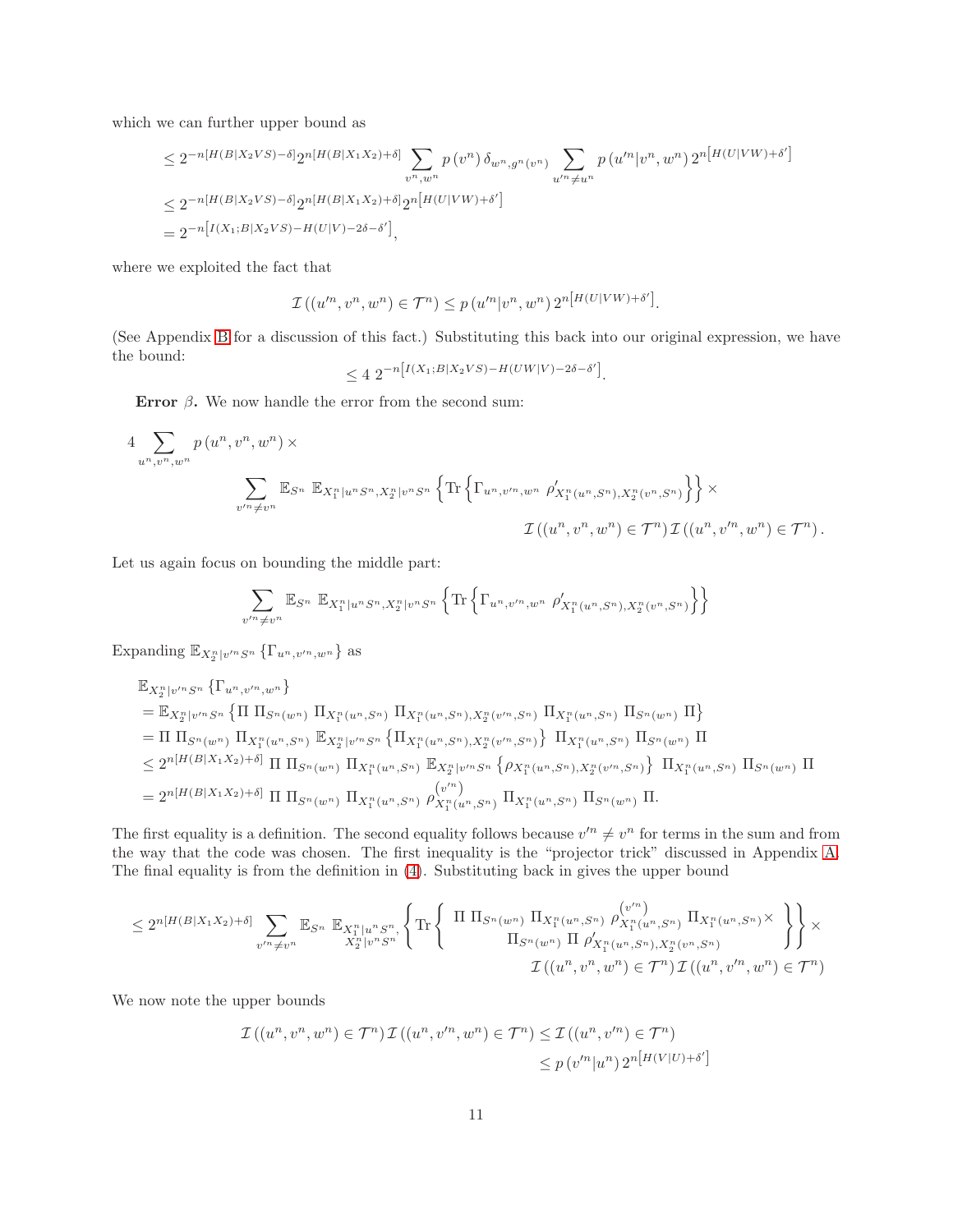which upon substitution and distribution give the upper bound

$$
\leq 2^{n[H(B|X_1X_2)+H(V|U)+\delta+\delta']}\mathbb{E}_{S^n} \mathop{\mathbb{E}}_{X_2^n|v^nS^n} \left\{ \text{Tr}\left\{ \begin{array}{c} \Pi \prod_{S^n(w^n)} \times \\ \prod_{X_1^n(u^n,S^n)} \left( \sum_{v'^n} p(v'^n|u^n) \rho_{X_1^n(u^n,S^n)}^{(v'^n)} \right) \prod_{X_1^n(u^n,S^n)} \times \\ \prod_{S^n(w^n)} \Pi \rho_{X_1^n(u^n,S^n),X_2^n(v^n,S^n)}^{(v^n)} \end{array} \right\} \right\}
$$
  

$$
\leq 2^{n[H(B|X_1X_2)+\delta]} 2^{n[H(V|U)+\delta']} 2^{-n[H(B|X_1US)-\delta]} \mathbb{E}_{S^n} \mathop{\mathbb{E}}_{X_1^n|u^nS^n} \left\{ \text{Tr}\left\{ \begin{array}{c} \Pi \prod_{S^n(w^n)} \Pi_{X_1^n(u^n,S^n),X_2^n(v^n,S^n)} \\ \prod_{S^n(w^n)} \Pi_{X_1^n(u^n,S^n),X_2^n(v^n,S^n)} \end{array} \right\} \right\}
$$
  

$$
\leq 2^{n[H(B|X_1X_2)+\delta]} 2^{n[H(V|U)+\delta']} 2^{-n[H(B|X_1US)-\delta]}
$$
  

$$
= 2^{-n[I(X_2;B|X_1US)-H(V|U)-\delta'-2\delta]}
$$

Substituting back in then gives the bound:

$$
4 \ 2^{-n\left[I(X_2;B|X_1US) - H(V|U) - \delta' - 2\delta\right]} \sum_{u^n, v^n, w^n} p(u^n, v^n, w^n)
$$
  

$$
\leq 4 \ 2^{-n\left[I(X_2;B|X_1US) - H(V|U) - \delta' - 2\delta\right]}.
$$

Error  $\gamma$ . We now handle the error from the third sum (this error corresponds to the common part  $w^n$ being decoded correctly, but  $u^n$  and  $v^n$  both being decoded incorrectly):

$$
4 \sum_{u^n, v^n, w^n} p(u^n, v^n, w^n) \times
$$
  

$$
\sum_{u'^n \neq u^n, v'^n \neq v^n} \mathbb{E}_{S^n} \mathbb{E}_{X_1^n | u^n S^n, X_2^n | v^n S^n} \left\{ \text{Tr} \left\{ \Gamma_{u'^n, v'^n, w^n} \rho'_{X_1^n(u^n, S^n), X_2^n(v^n, S^n)} \right\} \right\} \times
$$
  

$$
\mathcal{I}((u^n, v^n, w^n) \in \mathcal{T}^n) \mathcal{I}((u'^n, v'^n, w^n) \in \mathcal{T}^n).
$$

Again consider the middle part:

$$
\sum_{\substack{u'' \neq u^n, \\ v'' \neq v^n}} \mathbb{E}_{S^n} \mathbb{E}_{X_1^n | u^n S^n, X_2^n | v^n S^n} \left\{ \text{Tr} \left\{ \Gamma_{u''', v''', w^n} \rho'_{X_1^n(u^n, S^n), X_2^n(v^n, S^n)} \right\} \right\}
$$
\n
$$
= \sum_{\substack{u'' \neq u^n, \\ v'' \neq v^n}} \mathbb{E}_{S^n} \mathbb{E}_{X_1^n | u^n S^n, X_2^n | v^n S^n} \left\{ \text{Tr} \left\{ \begin{array}{c} \Pi \prod_{S^n(w^n)} \Pi_{X_1^n(u'', S^n)} \Pi_{X_1^n(u'', S^n), X_2^n(v'', S^n)} \times \prod_{S^n(v'', S^n)} \lambda_{S^n(v'', S^n)} \lambda_{S^n(v'', S^n)} \lambda_{S^n(v'', S^n)} \lambda_{S^n(v'', S^n)} \lambda_{S^n(v'', S^n)} \lambda_{S^n(v'', S^n)} \lambda_{S^n(v'', S^n)} \lambda_{S^n(v'', S^n)} \lambda_{S^n(v'', S^n)} \lambda_{S^n(v'', S^n)} \lambda_{S^n(v'', S^n)} \lambda_{S^n(v'', S^n)} \lambda_{S^n(v'', S^n)} \lambda_{S^n(v'', S^n)} \lambda_{S^n(v'', S^n)} \lambda_{S^n(v'', S^n)} \lambda_{S^n(v'', S^n)} \lambda_{S^n(v'', S^n)} \lambda_{S^n(v'', S^n)} \lambda_{S^n(v'', S^n)} \lambda_{S^n(v'', S^n)} \lambda_{S^n(v'', S^n)} \lambda_{S^n(v'', S^n)} \lambda_{S^n(v'', S^n)} \lambda_{S^n(v'', S^n)} \lambda_{S^n(v'', S^n)} \lambda_{S^n(v'', S^n)} \lambda_{S^n(v'', S^n)} \lambda_{S^n(v'', S^n)} \lambda_{S^n(v'', S^n)} \lambda_{S^n(v'', S^n)} \lambda_{S^n(v'', S^n)} \lambda_{S^n(v'', S^n)} \lambda_{S^n(v'', S^n)} \lambda_{S^n(v'', S^n)} \lambda_{S^n(v'', S^n)} \lambda_{S^n(v'', S^n)} \lambda_{S^n(v'', S^n)} \lambda_{S^n(v'', S^n)} \lambda_{S^n(v'', S^n)} \lambda_{S^n(v'', S^n)} \lambda_{S^n(v'', S^n)} \lambda_{S^n(v'', S^n)} \lambda_{S^n(v'', S^n)} \lambda_{S^n(v'', S^n)} \lambda_{S^n(v'', S^n)} \lambda_{S^n(v'', S^n)} \lambda_{S^n(v'', S^n)} \lambda_{S^n(v'', S^n)} \lambda_{S^n(v'', S^n)}
$$

Here, we have again used the "projector trick inequality":

$$
\Pi_{X_1^n(u'^n, S^n), X_2^n(v'^n, S^n)} \le 2^{n[H(B|X_1X_2)+\delta]} \rho_{X_1^n(u'^n, S^n), X_2^n(v'^n, S^n)}.
$$

Now we introduce the expectations over the random choice of codewords. Since  $v'^n \neq v^n$ , this means that there are two independent random codewords involved, namely  $X_2^n(v^n, S^n(w^n))$  and  $X_2^n(v'^n, S^n(w^n))$ . We take the expectation  $\mathbb{E}_{X_2^n|v^nS^n}$  inside the trace and obtain

$$
2^{n[H(B|X_1X_2)+\delta]} \sum_{\substack{u'' \neq u^n, \\ v'' \neq v^n}} \mathbb{E}_{S^n} \mathbb{E}_{X_1^n|u^nS^n, X_2^n|v^nS^n} \left\{ \text{Tr} \left\{ \begin{array}{c} \Pi \prod_{S^n(w^n)} \prod_{X_1^n(u'^n, S^n)} \rho_{X_1^n(u'^n, S^n)}^{(v'^n)} \prod_{X_1^n(u'^n, S^n)} X_1^n(u'^n, S^n) \times \\ \prod_{S^n(w^n)} \prod_{S^n(u^n, S^n), X_2^n(v^n, S^n)} \end{array} \right\} \right\}
$$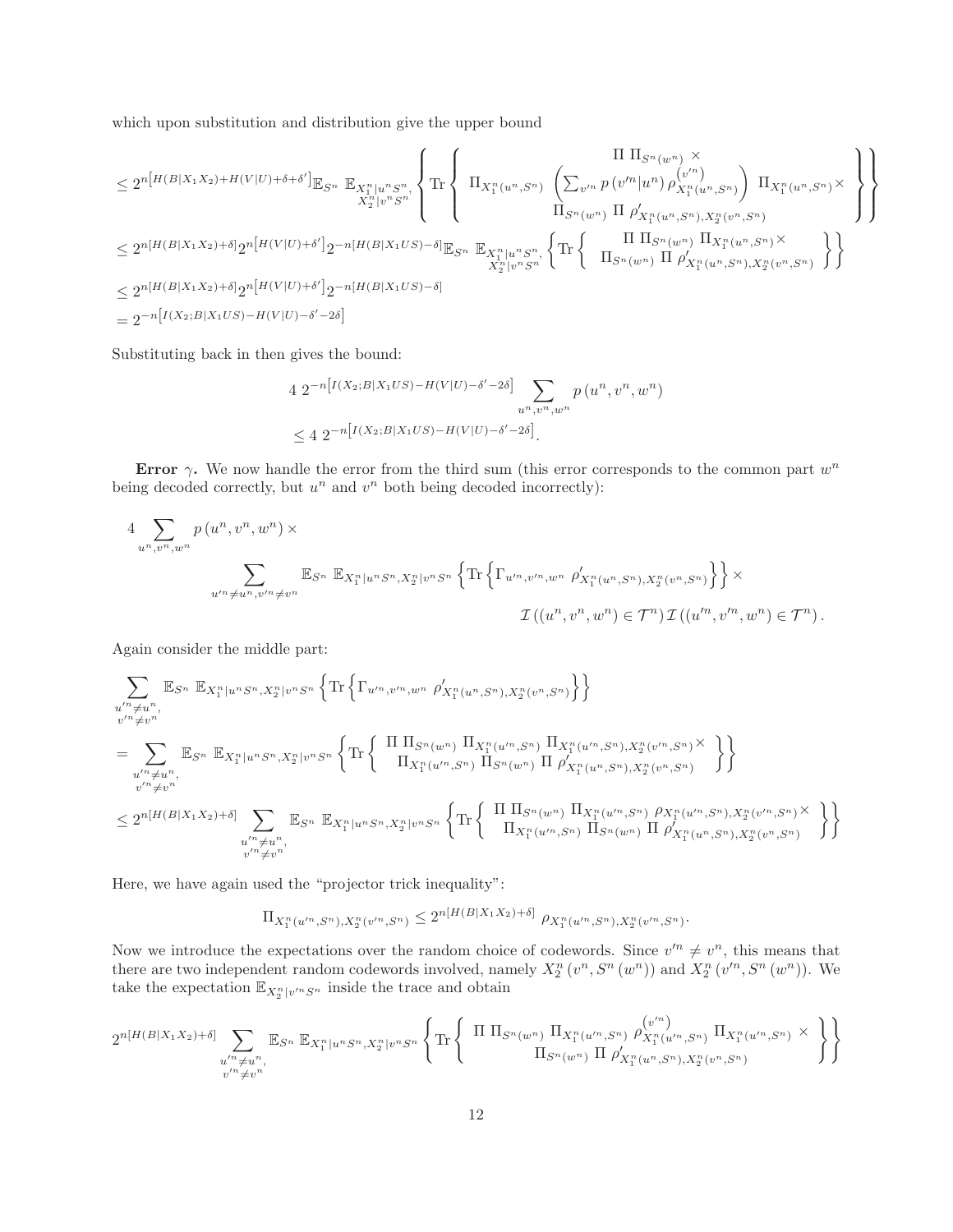We will also exploit the following "indicator function trick" in order to bound the full error event probability:

$$
\mathcal{I}((u^n, v^n, w^n) \in \mathcal{T}^n) \mathcal{I}((u'^n, v'^n, w^n) \in \mathcal{T}^n) \leq \mathcal{I}((u'^n, v'^n, w^n) \in \mathcal{T}^n)
$$
  
\n
$$
\leq 2^{n[H(UV|W) + \delta']} p(u'^n, v'^n | w^n)
$$
  
\n
$$
= 2^{n[H(UV|W) + \delta']} p(u'^n | w^n) p(v'^n | u'^n, w^n)
$$
  
\n
$$
= 2^{n[H(UV|W) + \delta']} p(u'^n | w^n) p(v'^n | u'^n),
$$

where the last equality holds because  $p(v'^n|u'^n, w^n) = p(v'^n|u'^n)$  whenever  $w^n = f(u^n) = g(v^n) = f(u'^n) = g(v^n)$  $g(v'^n)$  (which we know is true for terms in this third sum—otherwise, the delta function from  $p(u^n, v^n, w^n)$ ensures that the whole expression vanishes). Combining the results of the projector trick inequality and the indicator function trick, we then get the upper bound

$$
\leq 2^{n[H(B|X_1X_2)+\delta]} 2^{n[H(UV|W)+\delta']}\sum_{\substack{u'' \neq u^n, \\ v'' \neq v''}} p(u''^{\dagger} |w^n) p(v''^{\dagger} |u''^{\dagger}) \times
$$
\n
$$
\mathbb{E}_{S^n} \mathbb{E}_{X_1^n | u^n S^n, X_2^n | v^n S^n} \left\{ \text{Tr} \left\{ \begin{array}{c} \Pi \prod_{S^n(w^n)} \prod_{X_1^n(u^n, S^n)} \rho_{X_1^n(u^n, S^n)}^{(v'')}\prod_{X_1^n(u^n, S^n)} \lambda \leq 2^{n[H(B|X_1X_2)+\delta]} 2^{n[H(UV|W)+\delta']} \prod_{u''', v''} p(u''^{\dagger} |w^n) \times \end{array} \right\}
$$
\n
$$
\leq 2^{n[H(B|X_1X_2)+\delta]} 2^{n[H(UV|W)+\delta']} \sum_{u''', v''} p(u''^{\dagger} |w^n) \times
$$
\n
$$
\mathbb{E}_{S^n} \mathbb{E}_{X_1^n | u^n S^n, X_2^n | v^n S^n} \left\{ \text{Tr} \left\{ \begin{array}{c} \Pi \prod_{S^n(w^n)} \prod_{X_1^n(u'', S^n)} \left( \sum_{v''^n} p(v''^{\dagger} | u''^{\dagger}) \rho_{X_1^n(u'', S^n)}^{(v''^{\dagger})} \right) \times \lambda \prod_{X_1^n(u'', S^n)} \prod_{S^n(w^n)} \prod_{v''} \rho_{X_1^n(u'', S^n), X_2^n(v^n, S^n)}^{(v''^{\dagger})} \end{array} \right\}
$$

Continuing, we have

$$
\leq 2^{n[H(B|X_1X_2)+\delta]} 2^{n[H(UV|W)+\delta']}\sum_{u'^n} p(u'^n|w^n) \times
$$
  

$$
\mathbb{E}_{S^n} \mathbb{E}_{X_1^n|u^nS^n, X_2^n|v^nS^n} \left\{ \text{Tr} \left\{ \Pi \prod_{S^n(w^n)} \left( \sum_{v'^n} p(v'^n|u'^n) \rho_{X_1^n(u'^n,S^n)}^{(v'^n)} \right) \Pi_{S^n(w^n)} \Pi \rho_{X_1^n(u^n,S^n), X_2^n(v^n,S^n)}^{'} \right\} \right\}
$$
  

$$
= 2^{n[H(B|X_1X_2)+\delta]} 2^{n[H(UV|W)+\delta']} \times
$$

$$
\mathbb{E}_{S^n} \mathbb{E}_{X_1^n|u^nS^n, \n\left\{\n\text{Tr}\left\{\n\begin{array}{c}\n\text{Tr}\left\{\n\begin{array}{c}\n\text{Tr}\left\{\n\begin{array}{c}\n\text{Tr}\left\{\n\begin{array}{c}\n\sum_{u'^n,v'^n} p(u'^n|w^n) \mathbb{E}_{X_1^n|u'^nS^n} \left\{p(v'^n|u'^n)\rho_{X_1^n(u'^n,S^n)}^{(v'^n)}\right\}\n\end{array}\right\}\n\end{array}\right\}\n\end{array}\n\right\} \\
= 2^{n[H(B|X_1X_2)+\delta]} 2^{n[H(UV|W)+\delta']} \mathbb{E}_{S^n} \mathbb{E}_{X_1^n|u^nS^n, \n\left\{\n\text{Tr}\left\{\n\begin{array}{c}\n\text{Tr}\left\{\n\begin{array}{c}\n\text{Tr}\left\{\n\begin{array}{c}\n\text{Tr}(w^n) \mathcal{T}_{S^n(u^n,S^n)}\n\end{array}\right\}\n\end{array}\right\}\n\end{array}\right\}\n\right\} \\
\leq 2^{n[H(B|X_1X_2)+\delta]} 2^{n[H(UV|W)+\delta']} 2^{-n[H(B|W S)-\delta]} \mathbb{E}_{S^n} \mathbb{E}_{X_1^n|u^nS^n, X_2^n|v^nS^n}\n\left\{\n\text{Tr}\left\{\n\begin{array}{c}\n\text{Tr}\left\{\n\begin{array}{c}\n\text{Tr}\left\{\n\begin{array}{c}\n\text{Tr}\left\{\n\begin{array}{c}\n\text{Tr}\left\{\n\begin{array}{c}\n\text{Tr}\left\{\n\begin{array}{c}\n\text{Tr}\left\{\n\begin{array}{c}\n\text{Tr}\left\{\n\begin{array}{c}\n\text{Tr}\left\{\n\begin{array}{c}\n\text{Tr}\left\{\n\begin{array}{c}\n\text{Tr}\left\{\n\begin{array}{c}\n\text{Tr}\left\{\n\begin{array}{c}\n\text{Tr}\left\{\n\begin{array}{c}\n\text{Tr}\left\{\n\begin{array}{c}\n\text{Tr}\left\{\n\begin{array}{c}\n\text{Tr}\left\{\n\begin{array}{c}\n\text{Tr}\left\{\n\begin{array}{c}\n\text{Tr}\left\{\n\begin{array}{c}\
$$

$$
\nonumber \leq 2^{n[H(B|X_1X_2)+\delta]} 2^{n[H(UV|W)+\delta'] } 2^{-n[H(B|WS)-\delta]}\\
$$

 $= 2^{-n[ I(X_1X_2;B|WS) - H(UV|W) - 2\delta - \delta']}.$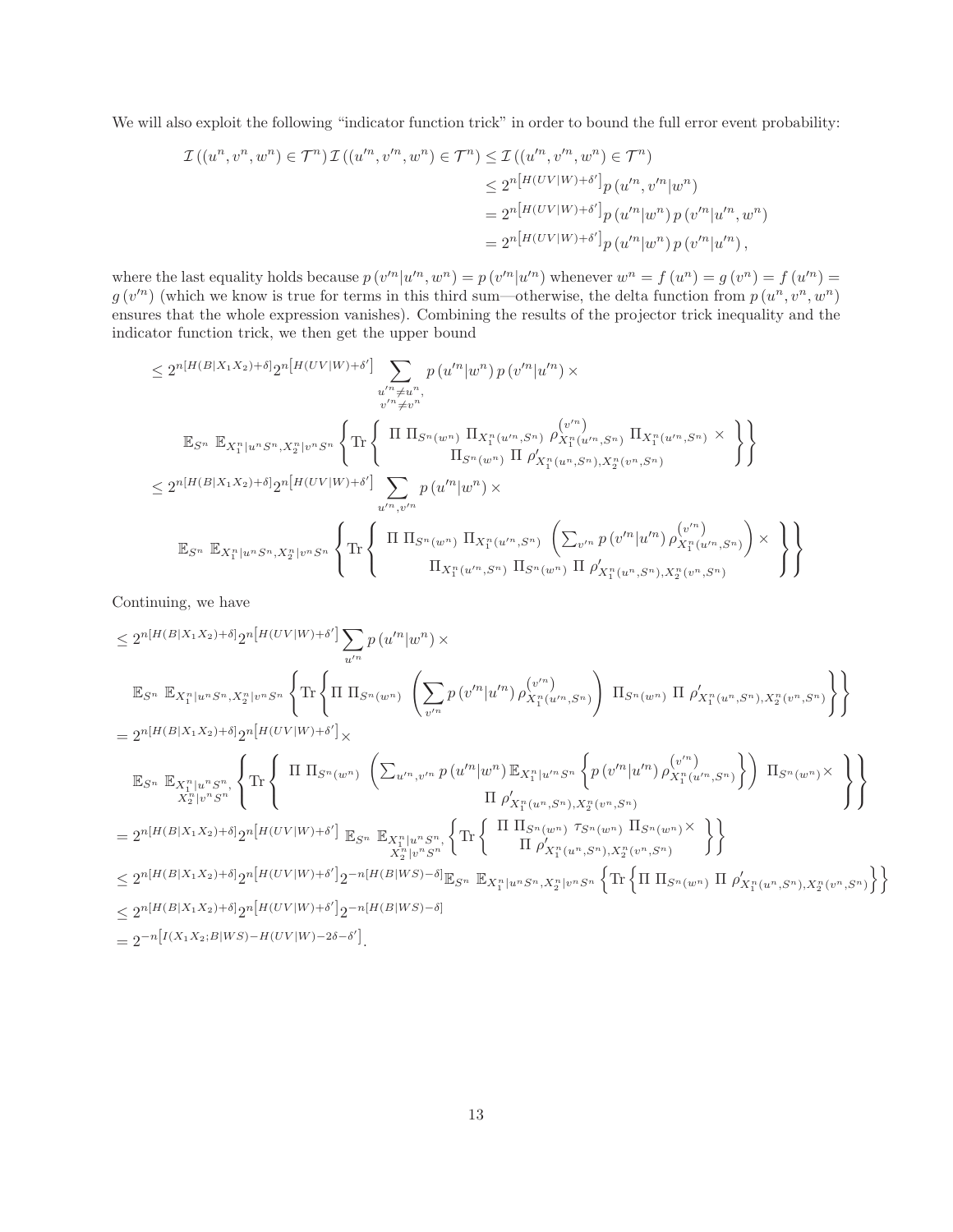The first inequality follows from the fact that

$$
\Pi_{X_1^n(u'^n, S^n)} \left( \sum_{v'^n} p(v'^n | u'^n) \rho_{X_1^n(u'^n, S^n)}^{(v'^n)} \right) \Pi_{X_1^n(u'^n, S^n)}
$$
\n
$$
= \left( \sum_{v'^n} p(v'^n | u'^n) \rho_{X_1^n(u'^n, S^n)}^{(v'^n)} \right)^{1/2} \Pi_{X_1^n(u'^n, S^n)} \left( \sum_{v'^n} p(v'^n | u'^n) \rho_{X_1^n(u'^n, S^n)}^{(v'^n)} \right)^{1/2}
$$
\n
$$
\leq \sum_{v'^n} p(v'^n | u'^n) \rho_{X_1^n(u'^n, S^n)}^{(v'^n)}.
$$

The first equality follows from bringing the sum  $\sum_{u'^n} p(u'^n|w^n)$  and expectation  $\mathbb{E}_{X_1^n|u'^nS^n}$  inside the trace. The second equality follows from the definition in [\(5\)](#page-6-2):

$$
\tau_{S^n(w^n)} \equiv \sum_{u'^n,v'^n} p(u'^n|w^n) \mathbb{E}_{X_1^n|u'^nS^n} \left\{ p(v'^n|u'^n) \rho_{X_1^n(u'^n,S^n)}^{(v'^n)} \right\}.
$$

The second inequality follows from the property [\(12\)](#page-17-1) of conditionally typical projectors:

$$
\Pi_{S^n(w^n)} \tau_{S^n(w^n)} \Pi_{S^n(w^n)} \le 2^{-n[H(B|WS)-\delta]} \Pi_{S^n(w^n)}
$$

.

The final inequality follows from the bound:

$$
\text{Tr}\left\{\Pi \prod_{S^n(w^n)} \prod_{r \neq x_i} \rho'_{X_1^n(u^n, S^n), X_2^n(v^n, S^n)}\right\} \leq 1.
$$

Error  $\Delta$ . Finally, we upper bound the error from the last sum, which corresponds to all components of the source being erroneously decoded:

$$
4 \sum_{u^n, v^n, w^n} p(u^n, v^n, w^n) \times
$$
  

$$
\sum_{u'^n \neq u^n, v'^n \neq v^n, w'^n \neq w^n} \mathbb{E}_{S^n} \mathbb{E}_{X_1^n | u^n S^n, X_2^n | v^n S^n} \left\{ \text{Tr} \left\{ \Gamma_{u'^n, v'^n, w'^n} \rho'_{X_1^n(u^n, S^n), X_2^n(v^n, S^n)} \right\} \right\} \times
$$
  

$$
\mathcal{I}((u^n, v^n, w^n) \in \mathcal{T}^n) \mathcal{I}((u'^n, v'^n, w'^n) \in \mathcal{T}^n).
$$

$$
\leq 4 \sum_{u'^{n}, v'^{n}, w'^{n}} \sum_{u^{n}, v^{n}, w^{n}} p(v^{n}) p(u^{n}, w^{n}|v^{n}) \times
$$
  
Tr  $\left\{ \Gamma_{u'^{n}, v'^{n}, w'^{n}} \mathbb{E}_{S^{n}} \mathbb{E}_{X_{1}^{n}|u^{n}S^{n}, X_{2}^{n}|v^{n}S^{n}} \left\{ \Pi_{X_{2}^{n}(v^{n}, S^{n})} \rho_{X_{1}^{n}(u^{n}, S^{n}), X_{2}^{n}(v^{n}, S^{n})} \Pi_{X_{2}^{n}(v^{n}, S^{n})} \right\} \right\} \times$   
 $\mathcal{I}((u'^{n}, v'^{n}, w'^{n}) \in \mathcal{T}^{n}),$ 

where the inequality follows from dropping the indicator function  $\mathcal{I}((u^n, v^n, w^n) \in \mathcal{T}^n)$ . Considering that

$$
p(u^n, w^n | v^n) = p(u^n | v^n) \, \delta_{w^n, f^n(u^n)} \delta_{w^n, g^n(v^n)}
$$
  

$$
\leq p(u^n | v^n) \, \delta_{w^n, g^n(v^n)}
$$

we have the upper bound:

$$
\leq 4 \sum_{u'^{n}, v'^{n}, w'^{n}} \sum_{v^{n}, v^{n}} p(v^{n}) \delta_{w^{n}, g^{n}(v^{n})} \times
$$
  

$$
\text{Tr}\left\{\Gamma_{u'^{n}, v'^{n}, w'^{n}} \mathbb{E}_{S^{n}} \mathbb{E}_{X_{2}^{n}|v^{n}S^{n}} \left\{\Pi_{X_{2}^{n}(v^{n}, S^{n})} \left(\sum_{u^{n}} p(u^{n}|v^{n}) \mathbb{E}_{X_{1}^{n}|u^{n}S^{n}} \rho_{X_{1}^{n}(u^{n}, S^{n})}, X_{2}^{n}(v^{n}, S^{n})\right) \Pi_{X_{2}^{n}(v^{n}, S^{n})}\right\}\right\} \times
$$
  

$$
\mathcal{I}\left((u'^{n}, v'^{n}, w'^{n}) \in \mathcal{T}^{n}\right).
$$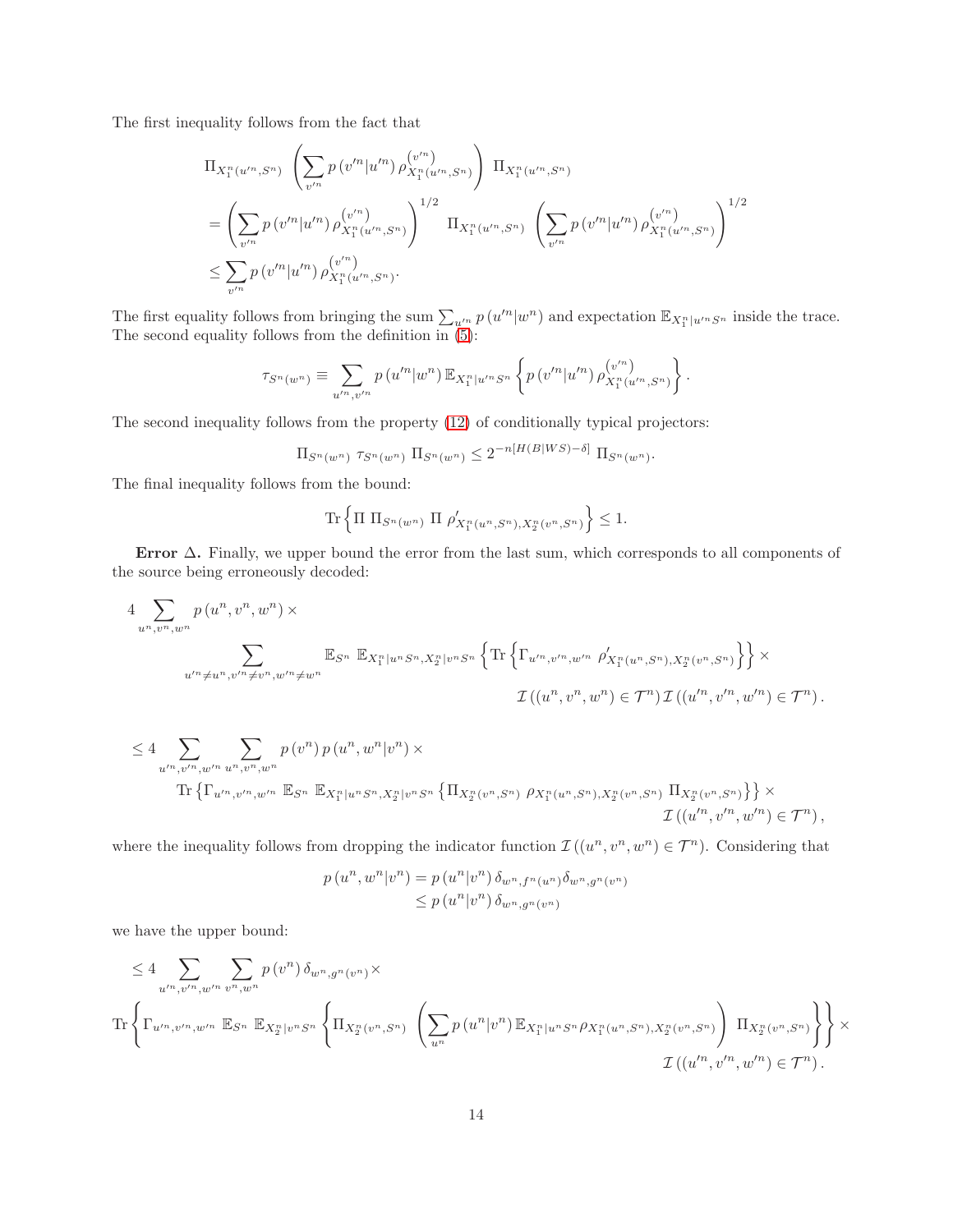$$
\leq 4 \sum_{u'^{n}, v'^{n}, w'^{n}} \sum_{v^{n}, w^{n}} p(v^{n}) \delta_{w^{n}, g^{n}(v^{n})} \times \prod_{\prod_{i=1}^{n} \prod_{j=1}^{n} \prod_{j=1}^{n} \prod_{j=1}^{n} \prod_{j=1}^{n} \prod_{j=1}^{n} \prod_{j=1}^{n} \prod_{j=1}^{n} \prod_{j=1}^{n} \prod_{j=1}^{n} \prod_{j=1}^{n} \prod_{j=1}^{n} \prod_{j=1}^{n} \prod_{j=1}^{n} \prod_{j=1}^{n} \prod_{j=1}^{n} \prod_{j=1}^{n} \prod_{j=1}^{n} \prod_{j=1}^{n} \prod_{j=1}^{n} \prod_{j=1}^{n} \prod_{j=1}^{n} \prod_{j=1}^{n} \prod_{j=1}^{n} \prod_{j=1}^{n} \prod_{j=1}^{n} \prod_{j=1}^{n} \prod_{j=1}^{n} \prod_{j=1}^{n} \prod_{j=1}^{n} \prod_{j=1}^{n} \prod_{j=1}^{n} \prod_{j=1}^{n} \prod_{j=1}^{n} \prod_{j=1}^{n} \prod_{j=1}^{n} \prod_{j=1}^{n} \prod_{j=1}^{n} \prod_{j=1}^{n} \prod_{j=1}^{n} \prod_{j=1}^{n} \prod_{j=1}^{n} \prod_{j=1}^{n} \prod_{j=1}^{n} \prod_{j=1}^{n} \prod_{j=1}^{n} \prod_{j=1}^{n} \prod_{j=1}^{n} \prod_{j=1}^{n} \prod_{j=1}^{n} \prod_{j=1}^{n} \prod_{j=1}^{n} \prod_{j=1}^{n} \prod_{j=1}^{n} \prod_{j=1}^{n} \prod_{j=1}^{n} \prod_{j=1}^{n} \prod_{j=1}^{n} \prod_{j=1}^{n} \prod_{j=1}^{n} \prod_{j=1}^{n} \prod_{j=1}^{n} \prod_{j=1}^{n} \prod_{j=1}^{n} \prod_{j=1}^{n} \prod_{j=1}^{n} \prod_{j=1}^{n} \prod_{j=1}^{n} \prod_{j=1}^{n} \prod_{j=1}^{n}
$$

where the second inequality follows from the fact that  $\sum_{u^n} p(u^n|v^n) \mathbb{E}_{X_1^n|u^n S^n} \rho_{X_1^n(u^n, S^n), X_2^n(v^n, S^n)}$  and  $\Pi_{X_2^n(v^n, S^n)}$  commute. Continuing, we have

$$
=4\sum_{u''',v''',w''} \text{Tr}\left\{\n\begin{array}{c}\n\prod \prod_{S^n(w'')} \prod_{X_1^n(u''',S^n)} \prod_{X_1^n(u''',S^n),X_2^n(v'',S^n)} \prod_{X_1^n(u''',S^n)} \prod_{S^n(w'')} \prod_{X \atop n} \prod_{w'' \atop n} \times n \left\{\sum_{v^n,w^n} p(v^n)\delta_{w^n,g^n(v^n)} \mathbb{E}_{S^n} \mathbb{E}_{X_2^n|v^n, S^n} \left\{\left(\sum_{u^n} p(u^n|v^n) \mathbb{E}_{X_1^n|u^n, S^n} \rho_{X_1^n(u^n, S^n),X_2^n(v^n, S^n)}\right)\right\}\right\} \\
\times \mathcal{I}\left((u'^n,v'^n,w'^n) \in \mathcal{T}^n\right).\n\end{array}\n\right\}
$$

$$
=4\sum_{u'',\,v''^{n},w''^{n}} \text{Tr}\left\{\Pi_{S^{n}(w'^{n})}\Pi_{X_{1}^{n}(u''^{n},S^{n})}\Pi_{X_{1}^{n}(u''^{n},S^{n})}\Pi_{X_{1}^{n}(u''^{n},S^{n})}\Pi_{S^{n}(w'^{n})}\Pi_{S^{n}(w'^{n})}\Pi_{S^{n}}\right\}\times
$$
  
\n
$$
\mathcal{I}((u''^{n},v''^{n},w''^{n})\in\mathcal{T}^{n})
$$
  
\n
$$
\leq 4\ 2^{-n[H(B)-\delta]}\sum_{u''^{n},v''^{n},w''^{n}} \text{Tr}\left\{\Pi_{S^{n}(w'^{n})}\Pi_{X_{1}^{n}(u''^{n},S^{n})}\Pi_{X_{1}^{n}(u''^{n},S^{n})}\Pi_{X_{1}^{n}(u''^{n},S^{n})}\Pi_{X_{1}^{n}(u''^{n},S^{n})}\Pi_{S^{n}(w''^{n})}\Pi_{S^{n}(w''^{n})}\Pi_{S^{n}(w''^{n})}\Pi_{S^{n}(w''^{n})}\Pi_{S^{n}(w''^{n})}\Pi_{S^{n}(w''^{n})}\Pi_{S^{n}(w''^{n})}\Pi_{S^{n}(w''^{n},S^{n})}\right\}
$$
  
\n
$$
\leq 4\ 2^{-n[H(B)-\delta]}\sum_{u''^{n},v''^{n},w''^{n}} 2^{n[H(B|X_{1}X_{2})+\delta]}\mathcal{I}((u''^{n},v''^{n},w'^{n})\in\mathcal{T}^{n})
$$
  
\n
$$
\leq 4\ 2^{-n[H(B)-\delta]}2^{n[H(B|X_{1}X_{2})+\delta]}2^{n[H(UVW)+\delta]}
$$
  
\n
$$
= 4\ 2^{-n[I(X_{1}X_{2};B)-H(UVW)-3\delta]}.
$$

The first equality holds from the definition of  $\bar{\rho}$  as the average output state

$$
\overline{\rho}^{\otimes n} = \sum_{u^n,v^n} p(u^n,v^n) \mathbb{E}_{S^n} \mathbb{E}_{X_2^n|v^n S^n} \mathbb{E}_{X_1^n|u^n S^n} \rho_{X_1^n(u^n,S^n),X_2^n(v^n,S^n)}.
$$

The first inequality follows from [\(10\)](#page-16-1). The second inequality follows because  $\Pi_{X_1^n(u'^n, S^n)}$ ,  $\Pi_{S^n(w'^n)}$  and  $\Pi$ are all less than the identity and the property [\(11\)](#page-17-2) of the projector  $\Pi_{X_1^n(u'^n, S^n), X_2^n(v'^n, S^n)}$ .

Thus, it is clear that as long as the information inequalities in the statement of Theorem [1](#page-2-0) hold, then the expectation of the error probability can be made arbitrarily small as  $n$  becomes large. This implies the existence of a particular code which accomplishes the desired information processing task.

#### <span id="page-15-0"></span>3 Conclusion

We have proved a quantum generalization of the Cover-El Gamal-Salehi theorem, regarding joint sourcechannel encoding for transmission of a classical correlated source over a multiple access channel. The theorem should be useful in applications concerning communication over bosonic quantum multiple access channels [\[33\]](#page-21-1). The main tools needed to prove this theorem are an extension of those developed in the context of the quantum interference channel [\[23,](#page-20-6) [6\]](#page-19-9), combined with some further analysis using the "indicator function trick."

Future work might pursue extensions of Theorem [1](#page-2-0) to other interesting scenarios: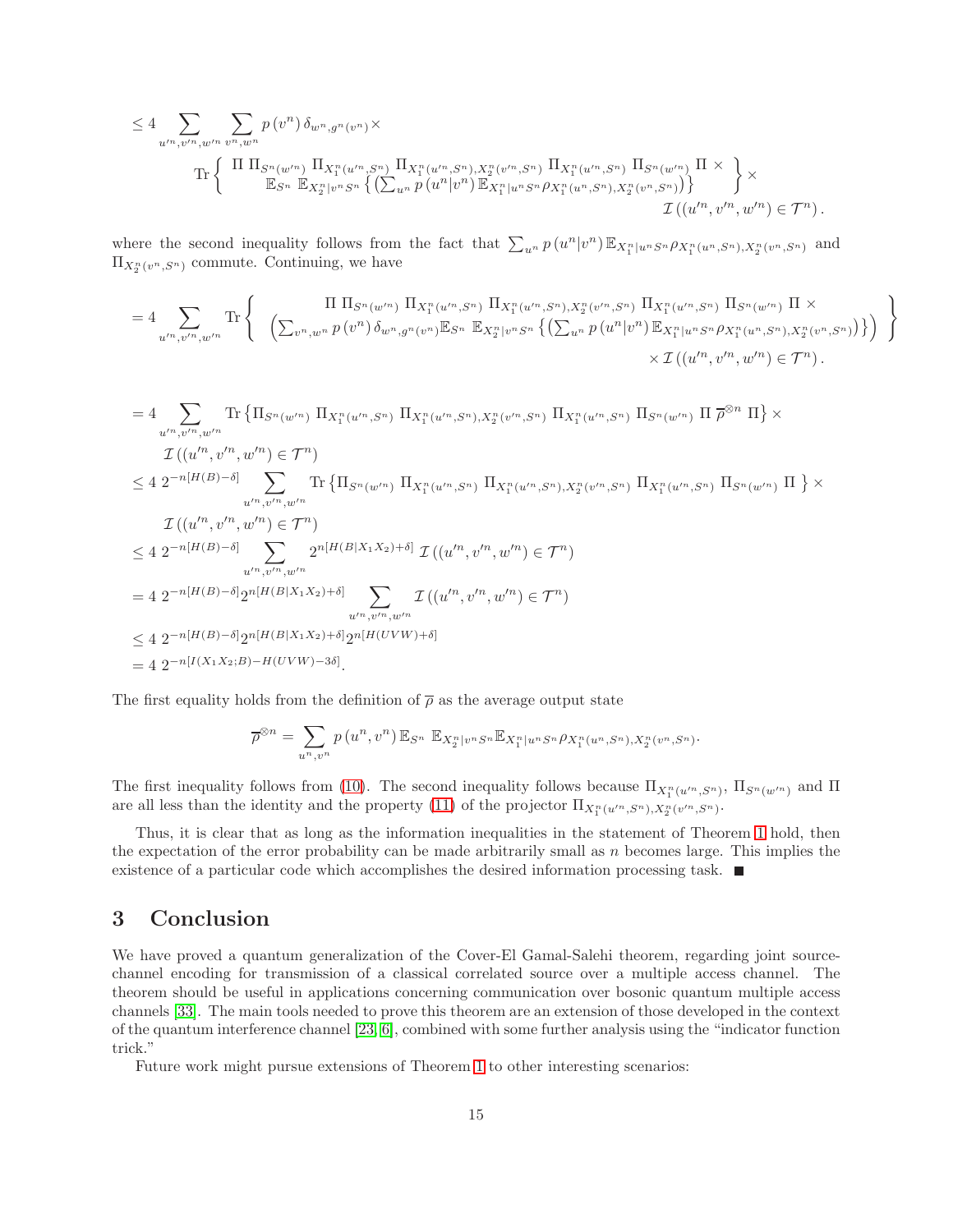- 1. Joint source-channel coding (JSCC) with extra side information [\[19\]](#page-20-10).
- 2. JSCC where the criterion is replaced by lossy transmission in the rate-distortion sense [\[14\]](#page-20-11).
- 3. The goal of the protocol is computation over the multiple access channel [\[16\]](#page-20-12).
- 4. JSCC in analog-digital hybrid coding scenarios [\[15\]](#page-20-13).

Another very interesting pursuit would be the "fully quantum" generalization of this problem, where the goal would be to transmit a correlated quantum source over a quantum multiple access channel. The decoupling techniques from Ref. [\[12\]](#page-19-12) should be useful in this context, and one would expect a nice extension of the theorem from Refs. [\[12,](#page-19-12) [31\]](#page-20-14).

We acknowledge useful discussions with Pranab Sen. M. M. Wilde acknowledges support from the Centre de Recherches Math´ematiques. I. Savov acknowledges support from FQRNT and NSERC.

### <span id="page-16-0"></span>A Typical Sequences and Typical Subspaces

Consider a density operator  $\rho$  with the following spectral decomposition:

$$
\rho = \sum_{x} p_X(x) \left| x \right\rangle \left\langle x \right|.
$$

The weakly typical subspace is defined as the span of all vectors such that the sample entropy  $\overline{H}(x^n)$  of their classical label is close to the true entropy  $H(X)$  of the distribution  $p_X(x)$  [\[17,](#page-20-15) [26\]](#page-20-5):

$$
T_{\delta}^{X^{n}} \equiv \text{span}\left\{ |x^{n}\rangle : \left| \overline{H}\left(x^{n}\right) - H\left(X\right) \right| \leq \delta \right\},\
$$

where

$$
\overline{H}(x^n) \equiv -\frac{1}{n} \log (p_{X^n} (x^n)),
$$
  

$$
H(X) \equiv -\sum_x p_X(x) \log p_X(x).
$$

The projector  $\Pi_{\rho,\delta}^n$  onto the typical subspace of  $\rho$  is defined as

$$
\Pi_{\rho,\delta}^n \equiv \sum_{x^n \in T_{\delta}^{X^n}} |x^n\rangle \langle x^n| \,,
$$

where we have "overloaded" the symbol  $T_{\delta}^{X^n}$  to refer also to the set of  $\delta$ -typical sequences:

$$
T_{\delta}^{X^{n}} \equiv \left\{ x^{n} : \left| \overline{H} \left( x^{n} \right) - H \left( X \right) \right| \leq \delta \right\}.
$$

The three important properties of the typical projector are as follows:

$$
\operatorname{Tr}\left\{\Pi_{\rho,\delta}^{n}\rho^{\otimes n}\right\} \ge 1 - \epsilon,
$$
\n
$$
\operatorname{Tr}\left\{\Pi_{\rho,\delta}^{n}\right\} \le 2^{n[H(X)+\delta]},
$$
\n
$$
2^{-n[H(X)+\delta]}\Pi_{\rho,\delta}^{n} \le \Pi_{\rho,\delta}^{n}\rho^{\otimes n}\Pi_{\rho,\delta}^{n} \le 2^{-n[H(X)-\delta]}\Pi_{\rho,\delta}^{n},
$$
\n(10)

where the first property holds for arbitrary  $\epsilon, \delta > 0$  and sufficiently large n. Consider an ensemble  ${p_X(x), \rho_x}_{x \in X}$ of states. Suppose that each state  $\rho_x$  has the following spectral decomposition:

<span id="page-16-1"></span>
$$
\rho_x = \sum_y p_{Y|X} (y|x) |y_x\rangle \langle y_x|.
$$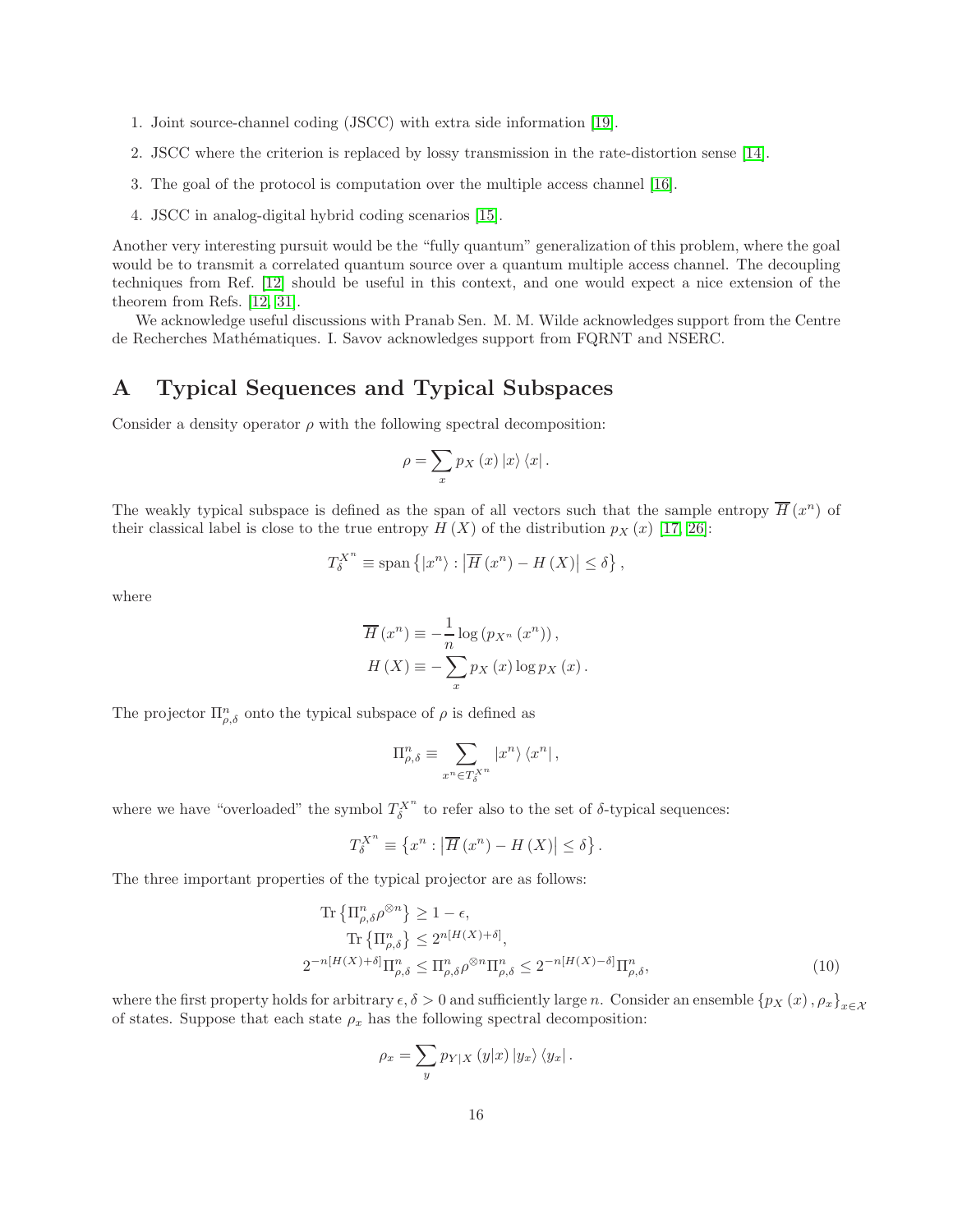Consider a density operator  $\rho_{x^n}$  which is conditional on a classical sequence  $x^n \equiv x_1 \cdots x_n$ :

$$
\rho_{x^n} \equiv \rho_{x_1} \otimes \cdots \otimes \rho_{x_n}.
$$

We define the weak conditionally typical subspace as the span of vectors (conditional on the sequence  $x^n$ ) such that the sample conditional entropy  $\overline{H}(y^n|x^n)$  of their classical labels is close to the true conditional entropy  $H(Y|X)$  of the distribution  $p_{Y|X}(y|x) p_X(x)$  [\[17,](#page-20-15) [26\]](#page-20-5):

$$
T_{\delta}^{Y^{n}|x^{n}} \equiv \text{span}\left\{|y_{x^{n}}^{n}\rangle : \left|\overline{H}\left(y^{n}|x^{n}\right) - H\left(Y|X\right)\right| \leq \delta\right\},\
$$

where

$$
\overline{H}(y^n|x^n) \equiv -\frac{1}{n}\log (p_{Y^n|X^n}(y^n|x^n)),
$$
  
\n
$$
H(Y|X) \equiv -\sum_x p_X(x) \sum_y p_{Y|X}(y|x) \log p_{Y|X}(y|x).
$$

The projector  $\Pi_{\rho_x n, \delta}$  onto the weak conditionally typical subspace of  $\rho_{x^n}$  is as follows:

$$
\Pi_{\rho_{x^n},\delta} \equiv \sum_{y^n \in T_{\delta}^{Y^n \vert x^n}} \vert y_{x^n}^n \rangle \, \langle y_{x^n}^n \vert \, ,
$$

where we have again overloaded the symbol  $T_{\delta}^{Y^{n}|x^{n}}$  $\delta$ <sup>t</sup> to refer to the set of weak conditionally typical sequences:

$$
T_{\delta}^{Y^{n}|x^{n}} \equiv \left\{ y^{n} : \left| \overline{H} \left( y^{n}|x^{n} \right) - H \left( Y|X \right) \right| \le \delta \right\}.
$$

The three important properties of the weak conditionally typical projector are as follows:

$$
\mathbb{E}_{X^n} \{ \text{Tr} \{ \Pi_{\rho_{X^n}, \delta} \rho_{X^n} \} \} \ge 1 - \epsilon,
$$
  
\n
$$
\text{Tr} \{ \Pi_{\rho_{x^n}, \delta} \} \le 2^{n[H(Y|X) + \delta]},
$$
  
\n
$$
2^{-n[H(Y|X) + \delta]} \Pi_{\rho_{x^n}, \delta} \le \Pi_{\rho_{x^n}, \delta} \rho_{x^n} \Pi_{\rho_{x^n}, \delta} \le 2^{-n[H(Y|X) - \delta]} \Pi_{\rho_{x^n}, \delta},
$$
\n(12)

where the first property holds for arbitrary  $\epsilon, \delta > 0$  and sufficiently large n, and the expectation is with respect to the distribution  $p_{X^n}(x^n)$ .

An operator inequality that we make frequent use of is the "projector trick inequality":

<span id="page-17-2"></span><span id="page-17-1"></span> $\Pi_{\rho_{x^n},\delta} \leq 2^{n[H(Y|X)+\delta]} \rho_{x^n}.$ 

This follows from [\(12\)](#page-17-1) and the fact that  $\Pi_{\rho_x n, \delta}$   $\rho_{x^n}$   $\Pi_{\rho_x n, \delta} \leq \rho_{x^n}$ .

### <span id="page-17-0"></span>B Weak Joint Typicality and the Indicator Function Trick

Consider the joint random variable  $(X, Y)$  with distribution  $p(x, y)$ . We define the weak jointly typical set  $\mathcal{T}^n$  as the set of all sequences whose sample joint entropy is close to the true entropy and whose marginal sample entropies are close to the true marginal entropies:

$$
\mathcal{T}^n \equiv \left\{ (x^n, y^n) : \left| \overline{H}(x^n) - H(X) \right| \le \delta, \, \left| \overline{H}(y^n) - H(Y) \right| \le \delta, \, \left| \overline{H}(x^n, y^n) - H(XY) \right| \le \delta \right\}.
$$

This definition implies the following inequalities:

$$
\mathcal{I}((x^n, y^n) \in \mathcal{T}^n) \le p(x^n) 2^{n[H(X)+\delta]},
$$
  
\n
$$
\mathcal{I}((x^n, y^n) \in \mathcal{T}^n) \le p(y^n) 2^{n[H(Y)+\delta]},
$$
  
\n
$$
\mathcal{I}((x^n, y^n) \in \mathcal{T}^n) \le p(x^n, y^n) 2^{n[H(XY)+\delta]}
$$

.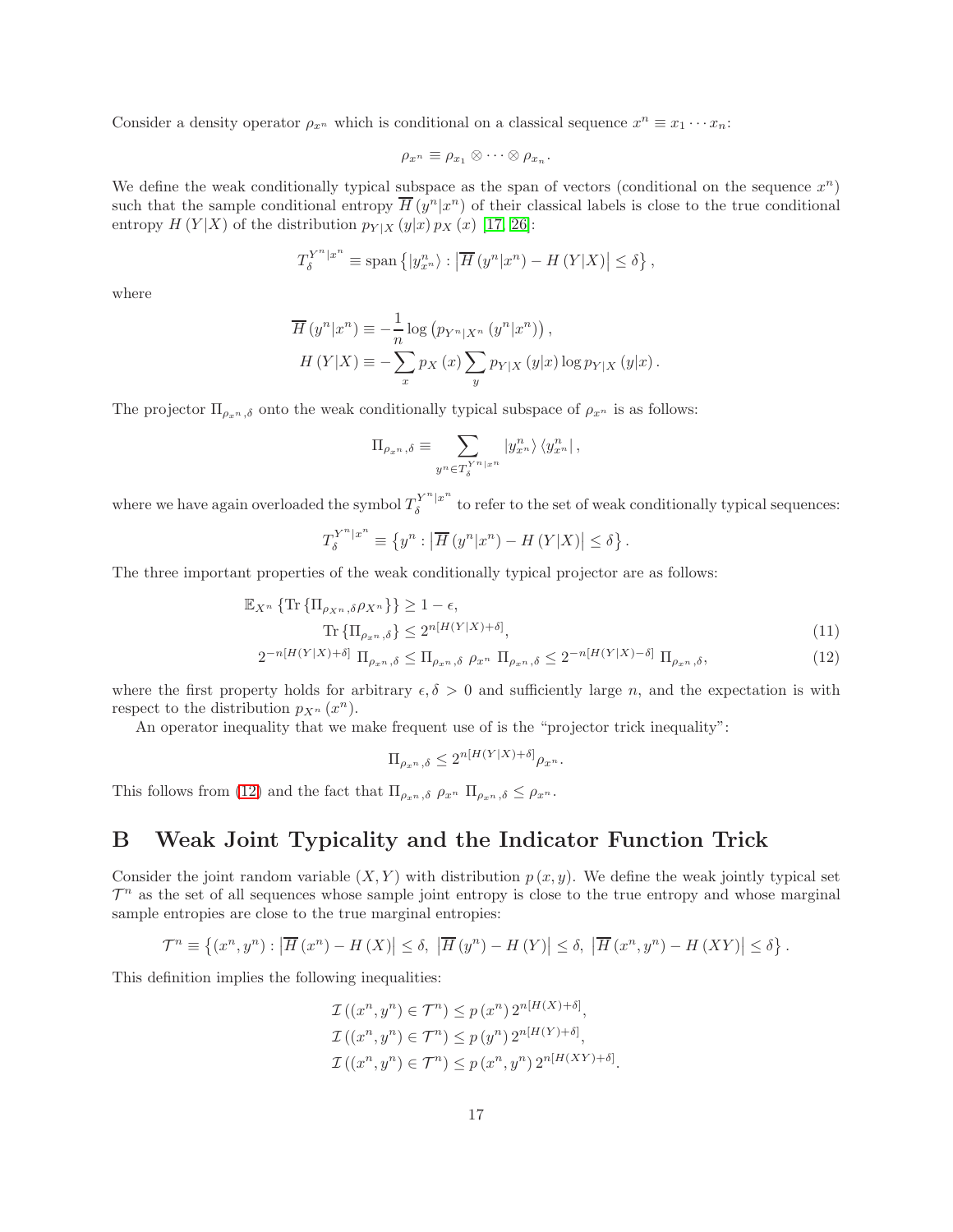Additionally, the restrictions on the marginal and joint sample entropies imply that the following inequality holds for any  $(x^n, y^n) \in \mathcal{T}^n$ :

$$
\left|\overline{H}\left(x^n|y^n\right) - H\left(X|Y\right)\right| \le \delta',
$$

for some  $\delta'$  that is a function of  $\delta$ . In turn, this inequality implies a different "indicator function trick":

$$
\mathcal{I}\left(\left(x^n, y^n\right) \in \mathcal{T}^n\right) \le p\left(x^n | y^n\right) 2^{n\left[H(X|Y) + \delta'\right]}.
$$

#### <span id="page-18-1"></span>C Gentle Operator Lemma

**Lemma 2 (Gentle Operator Lemma for Ensembles [\[28,](#page-20-16) [18,](#page-20-17) [26\]](#page-20-5))** *Given an ensemble*  $\{p_X(x), \rho_x\}$  *with expected density operator*  $\rho \equiv \sum_x p_X(x) \rho_x$ , *suppose that an operator*  $\Lambda$  *such that*  $I \ge \Lambda \ge 0$  *succeeds with high probability on the state* ρ*:*

$$
\text{Tr}\left\{\Lambda \rho\right\} \geq 1 - \epsilon.
$$

*Then the subnormalized state*  $\sqrt{\Lambda} \rho_x \sqrt{\Lambda}$  *is close in expected trace distance to the original state*  $\rho_x$ *:* 

$$
\mathbb{E}_X\left\{\left\|\sqrt{\Lambda}\rho_X\sqrt{\Lambda}-\rho_X\right\|_1\right\}\leq 2\sqrt{\epsilon}.
$$

## D Marginal and Conditional Distributions formed from the Source **Distribution**

In this appendix, we detail several properties of the source distribution  $p(u, v, w)$ , under the assumption that W is the common part of  $(U, V) \sim p(u, v)$  (as described in the main text). First, we demonstrate the following equality:

$$
\sum_{w} p(u, w|v) = p(u|v)
$$

Consider that

$$
\sum_{w} p(u, w|v) = \sum_{w} \frac{p(u, w, v)}{p(v)}
$$

$$
= \sum_{w} \frac{p(u, v) \delta_{w, f(u)} \delta_{w, g(v)}}{p(v)}
$$

$$
= \frac{p(u, v) \sum_{w} \delta_{w, f(u)} \delta_{w, g(v)}}{p(v)}
$$

$$
= \frac{p(u, v)}{p(v)}
$$

$$
= p(u|v)
$$
(13)

Similarly, we have

<span id="page-18-0"></span>
$$
\sum_{w} p(v, w|u) = p(u|v).
$$
\n(14)

We would like to show that

$$
p(v|u, w) = p(v|u),
$$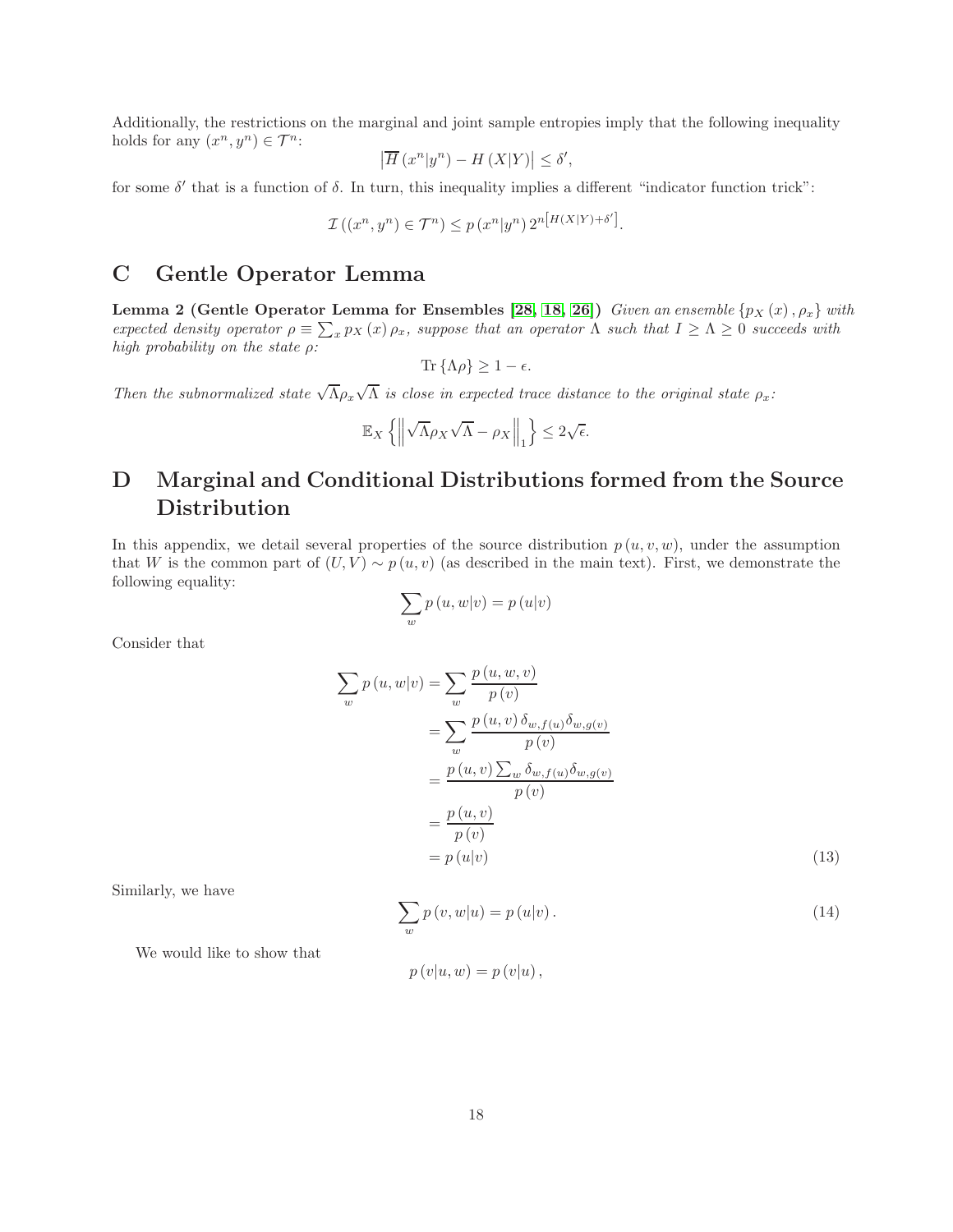which seems reasonable since knowledge of u and w should be the same as knowledge of u alone (given that  $w$  is computed from  $u$ ). We have

$$
p(v|u, w) = \frac{p(u, v, w)}{p(u, w)}
$$
  
= 
$$
\frac{p(w|u, v) p(u, v)}{p(w|u) p(u)}
$$
  
= 
$$
\frac{\delta_{w, f(u)} \delta_{w, g(v)} p(v|u)}{\delta_{w, f(u)}}
$$

This distribution is only defined whenever  $w = f(u)$ .

### <span id="page-19-1"></span>References

- [1] Rudolf Ahlswede. The capacity region of a channel with two senders and two receivers. *The Annals of Probability*, 2(5):805–814, 1974.
- <span id="page-19-8"></span>[2] Rudolf Ahlswede and Te Sun Han. On source coding with side information via a multiple-access channel and related problems in multi-user information theory. *IEEE Transactions on Information Theory*, IT-29(3):396–412, May 1983.
- <span id="page-19-2"></span>[3] Thomas M. Cover, Abbas El Gamal, and Masoud Salehi. Multiple access channels with arbitrarily correlated sources. *IEEE Transactions on Information Theory*, IT-26(6):648–657, November 1980.
- <span id="page-19-7"></span>[4] Nilanjana Datta, Min-Hsiu Hsieh, and Mark M. Wilde. Quantum rate distortion, reverse Shannon theorems, and source-channel separation. *Accepted into IEEE Transactions on Information Theory*, September 2012. arXiv:1108.4940.
- <span id="page-19-10"></span><span id="page-19-9"></span>[5] Abbas El Gamal and Young-Han Kim. Lecture notes on network information theory. January 2010. arXiv:1001.3404.
- [6] Omar Fawzi, Patrick Hayden, Ivan Savov, Pranab Sen, and Mark M. Wilde. Classical communication over a quantum interference channel. *IEEE Transactions on Information Theory*, 58(6):3670–3691, June 2012. arXiv:1102.2624.
- <span id="page-19-4"></span>[7] Vittorio Giovannetti, Saikat Guha, Seth Lloyd, Lorenzo Maccone, Jeffrey H. Shapiro, and Horace P. Yuen. Classical capacity of the lossy bosonic channel: The exact solution. *Physical Review Letters*, 92(2):027902, January 2004.
- <span id="page-19-5"></span>[8] Saikat Guha. Structured optical receivers to attain superadditive capacity and the Holevo limit. *Physical Review Letters*, 106:240502, 2011.
- <span id="page-19-6"></span>[9] Saikat Guha and Mark M. Wilde. Polar coding to achieve the Holevo capacity of a pure-loss optical channel. *Proceedings of the 2012 IEEE International Symposium on Information Theory*, pages 546–550, February 2012. arXiv:1202.0533.
- <span id="page-19-11"></span>[10] Masahito Hayashi and Hiroshi Nagaoka. General formulas for capacity of classical-quantum channels. *IEEE Transactions on Information Theory*, 49(7):1753–1768, 2003.
- <span id="page-19-3"></span>[11] Alexander S. Holevo. The capacity of the quantum channel with general signal states. *IEEE Transactions on Information Theory*, 44(1):269–273, 1998.
- <span id="page-19-12"></span>[12] M. Horodecki, Jonathan Oppenheim, and Andreas Winter. Quantum state merging and negative information. *Communications in Mathematical Physics*, 269:107–136, 2007.
- <span id="page-19-0"></span>[13] Henry Herng-Jiunn Liao. *Multiple access channels*. PhD thesis, University of Hawaii, Honolulu, 1972.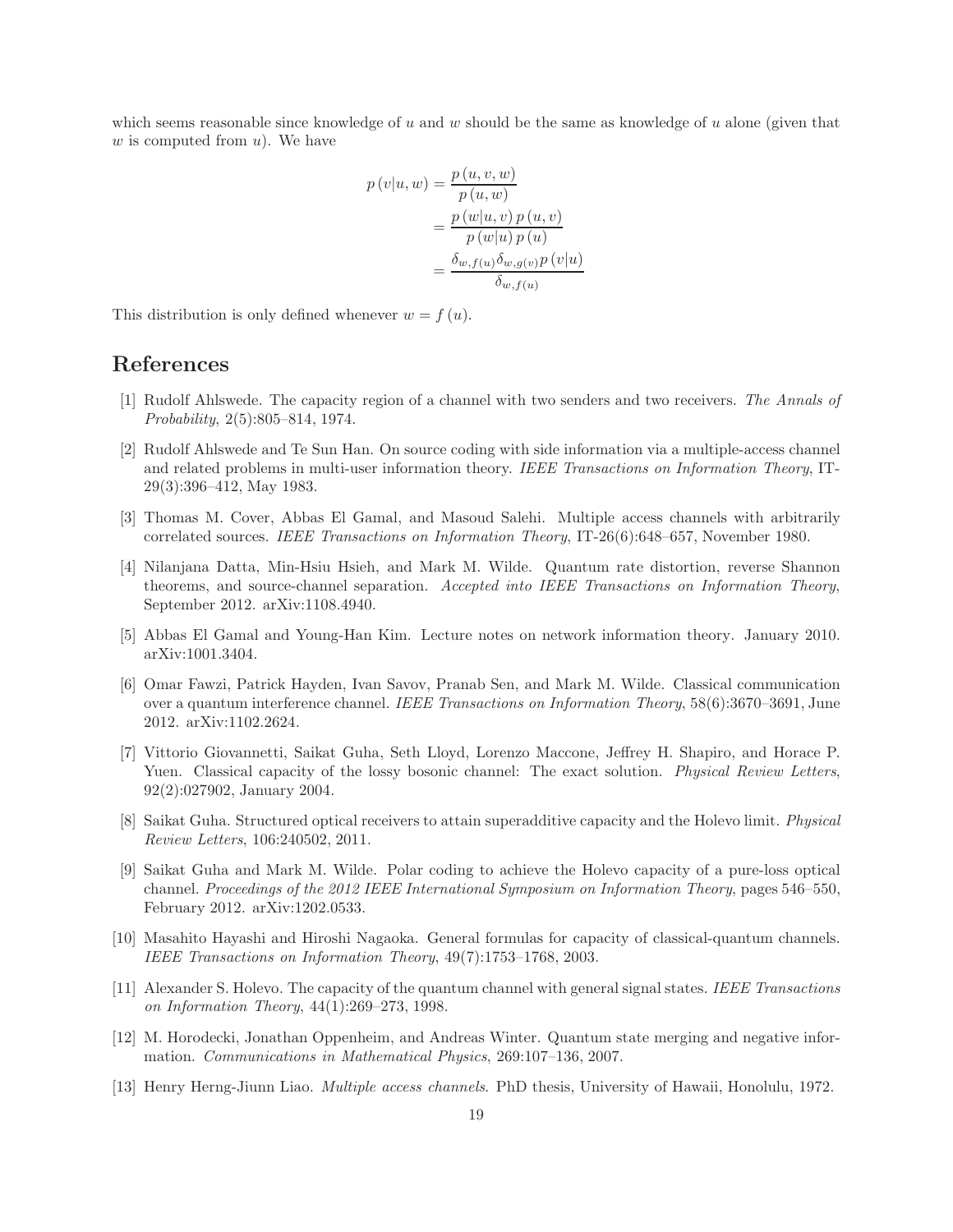- <span id="page-20-13"></span><span id="page-20-11"></span>[14] Sung Hoon Lim, Paolo Minero, and Young-Han Kim. Lossy communication of correlated sources over multiple access channels. *Forty-Eighth Annual Allerton Conference*, pages 851–858, 2010.
- <span id="page-20-12"></span>[15] Paolo Minero, Sung Hoon Lim, and Young-Han Kim. Joint source-channel coding via hybrid coding. *Proceedings of the 2011 IEEE International Symposium on Information Theory*, pages 884–888, 2011.
- [16] Bobak Nazer and Michael Gastpar. Computation over multiple-access channels. *IEEE Transactions on Information Theory*, 53(10):3498–3516, October 2007.
- <span id="page-20-15"></span>[17] Michael A. Nielsen and Isaac L. Chuang. *Quantum Computation and Quantum Information*. Cambridge University Press, 2000.
- <span id="page-20-17"></span>[18] Tomohiro Ogawa and Hiroshi Nagaoka. Making good codes for classical-quantum channel coding via quantum hypothesis testing. *IEEE Transactions on Information Theory*, 53(6):2261–2266, June 2007.
- <span id="page-20-10"></span>[19] R. Rajesh, V. K. Varshneya, and Vinod Sharma. Distributed joint source channel coding on a multiple access channel with side information. *Proceedings of the 2008 IEEE International Symposium on Information Theory*, pages 2707–2711, 2008.
- <span id="page-20-8"></span><span id="page-20-7"></span>[20] Ivan Savov and Mark M. Wilde. Classical codes for quantum broadcast channels. *Proceedings of the 2012 IEEE International Symposium on Information Theory*, pages 721–725, 2012. arXiv:1111.3645.
- [21] Ivan Savov, Mark M. Wilde, and Mai Vu. Partial decode-forward for quantum relay channels. *Proceedings of the 2012 IEEE International Symposium on Information Theory*, pages 731–735, 2012. arXiv:1201.0011.
- <span id="page-20-6"></span><span id="page-20-2"></span>[22] Benjamin Schumacher and Michael D. Westmoreland. Sending classical information via noisy quantum channels. *Physical Review A*, 56(1):131–138, July 1997.
- <span id="page-20-1"></span>[23] Pranab Sen. Achieving the Han-Kobayashi inner bound for the quantum interference channel by sequential decoding. arXiv:1109.0802.
- <span id="page-20-0"></span>[24] Claude E. Shannon. A mathematical theory of communication. *Bell System Technical Journal*, 27:379– 423, 1948.
- [25] David Slepian and Jack K. Wolf. Noiseless coding of correlated information sources. *IEEE Transactions on Information Theory*, 19(4):471–480, July 1973.
- <span id="page-20-5"></span><span id="page-20-3"></span>[26] Mark M. Wilde. *From Classical to Quantum Shannon Theory*. June 2011. arXiv:1106.1445.
- [27] Mark M. Wilde, Saikat Guha, Si-Hui Tan, and Seth Lloyd. Explicit capacity-achieving receivers for optical communication and quantum reading. *Proceedings of the 2012 IEEE International Symposium on Information Theory*, pages 551–555, 2012. arXiv:1202.0518.
- <span id="page-20-16"></span>[28] Andreas Winter. Coding theorem and strong converse for quantum channels. *IEEE Transactions on Information Theory*, 45(7):2481–2485, 1999.
- <span id="page-20-4"></span>[29] Andreas Winter. The capacity of the quantum multiple-access channel. *IEEE Transactions on Information Theory*, 47(7):3059–3065, 2001.
- <span id="page-20-9"></span>[30] Shen Chen Xu and Mark M. Wilde. Sequential, successive, and simultaneous decoders for entanglementassisted classical communication. July 2011. arXiv:1107.1347.
- <span id="page-20-14"></span>[31] Jon Yard, Patrick Hayden, and Igor Devetak. Capacity theorems for quantum multiple-access channels: Classical-quantum and quantum-quantum capacity regions. *IEEE Transactions on Information Theory*, 54(7):3091–3113, 2008.